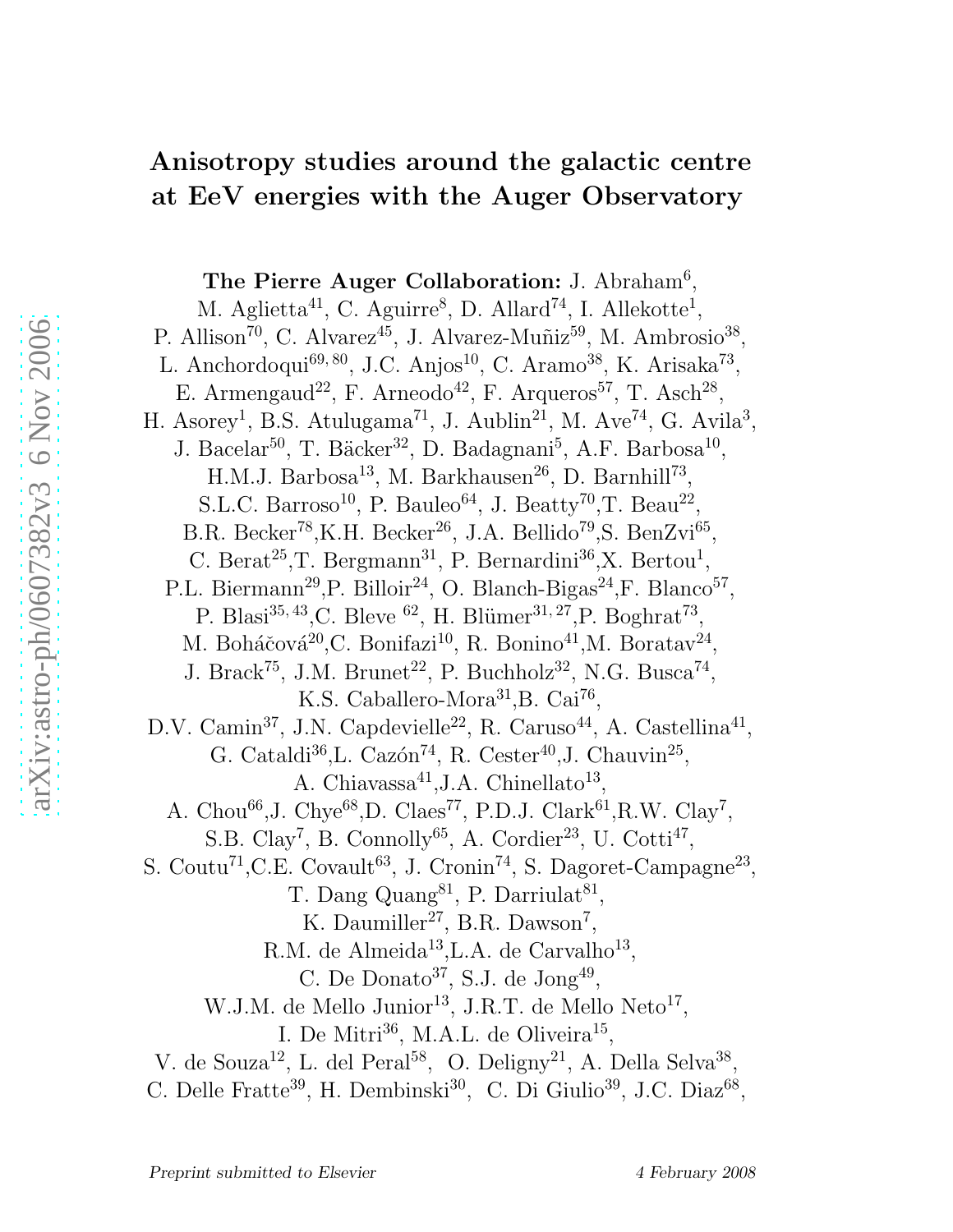C. Dobrigkeit <sup>13</sup>, J.C. D'Olivo<sup>48</sup>, D. Dornic<sup>21</sup>, A. Dorofeev<sup>67</sup>, M.T. Dova<sup>5</sup>, D. D'Urso<sup>38</sup>, M.A. DuVernois<sup>76</sup>, R. Engel<sup>27</sup>, L. Epele<sup>5</sup>, M. Erdmann<sup>30</sup>, C.O. Escobar<sup>13</sup>, A. Etchegoyen<sup>3</sup>, A. Ewers<sup>26</sup>, P. Facal San Luis<sup>59</sup>, H. Falcke<sup>52, 49</sup>, A.C. Fauth<sup>13</sup>, D. Fazio<sup>44</sup>, N. Fazzini<sup>66</sup>, A. Fernández<sup>45</sup>, F. Ferrer<sup>63</sup>, S. Ferry<sup>56</sup>, B. Fick<sup>68</sup>, A. Filevich<sup>3</sup>, A. Filipčič<sup>56</sup>, I. Fleck<sup>32</sup>, E. Fokitis<sup>33</sup>, R. Fonte<sup>44</sup>, D. Fuhrmann<sup>26</sup>, W. Fulgione<sup>41</sup>, B. García<sup>6</sup>, D. Garcia-Pinto<sup>57</sup>, L. Garrard<sup>64</sup>, X. Garrido<sup>23</sup>, H. Geenen<sup>26</sup>, G. Gelmini<sup>73</sup>, H. Gemmeke<sup>28</sup>, A. Geranios<sup>34</sup>, P.L. Ghia<sup>41</sup>, M. Giller<sup>54</sup>, J. Gitto<sup>6</sup>, H. Glass<sup>66</sup>, F. Gobbi<sup>6</sup>, M.S. Gold<sup>78</sup>, F. Gomez Albarracin<sup>5</sup>, M. Gómez Berisso<sup>1</sup>, R. Gómez Herrero<sup>58</sup>, M. Gonçalves do Amaral<sup>18</sup>, J.P. Gongora<sup>6</sup>, D. Gonzalez<sup>31</sup>, J.G. Gonzalez<sup>69</sup>, M. González<sup>46</sup>, D. Góra<sup>53, 31</sup>, A. Gorgi<sup>41</sup>, P. Gouffon<sup>11</sup>, V. Grassi<sup>37</sup>, A. Grillo<sup>42</sup>, C. Grunfeld<sup>5</sup>,C. Grupen<sup>32</sup>, F. Guarino<sup>38</sup>, G.P. Guedes<sup>14</sup>, J. Gutiérrez<sup>58</sup>, J.D. Hague<sup>78</sup>, J.C. Hamilton<sup>24</sup>, M.N. Harakeh<sup>50</sup>, D. Harari<sup>1</sup>, S. Harmsma<sup>50</sup>, S. Hartmann<sup>26</sup>, J.L. Harton<sup>64</sup>, A. Haungs<sup>27</sup>, M.D. Healy<sup>73</sup>, T. Hebbeker<sup>30</sup>, D. Heck<sup>27</sup>, C. Hojvat<sup>66</sup>, P. Homola<sup>53</sup>, J. Hörandel<sup>31</sup>, A. Horneffer<sup>49</sup>, M. Horvat<sup>56</sup>, M. Hrabovský<sup>20</sup>, T. Huege<sup>27</sup>, M. Iarlori<sup>35</sup>, A. Insolia<sup>44</sup>, M. Kaducak<sup>66</sup>, O. Kalashev<sup>73</sup>, K.H. Kampert<sup>26</sup>, B. Keilhauer<sup>31</sup>, E. Kemp<sup>13</sup>, H.O. Klages<sup>27</sup>, M. Kleifges<sup>28</sup>, J. Kleinfeller<sup>27</sup>, R. Knapik<sup>64</sup>, J. Knapp<sup>62</sup>, D.-H. Koang<sup>25</sup>, Y. Kolotaev<sup>32</sup>, A. Kopmann<sup>28</sup>, O. Krömer<sup>28</sup>, S. Kuhlman<sup>66</sup>, J. Kuijpers<sup>49</sup>, N. Kunka<sup>28</sup>, A. Kusenko<sup>73</sup>, C. Lachaud<sup>22</sup>, B.L. Lago<sup>17</sup>, D. Lebrun<sup>25</sup>, P. LeBrun<sup>66</sup>, J. Lee<sup>73</sup>, A. Letessier-Selvon<sup>24</sup>, M. Leuthold<sup>30, 70</sup>, I. Lhenry-Yvon<sup>21</sup>, G. Longo<sup>38</sup>, R. López<sup>45</sup>, A. Lopez Agüera<sup>59</sup>, A. Lucero<sup>6</sup>, S. Maldera<sup>41</sup>, M. Malek<sup>66</sup>, S. Maltezos<sup>33</sup>, G. Mancarella<sup>36</sup>, M.E. Manceñido<sup>5</sup>, D. Mandat<sup>20</sup>, P. Mantsch<sup>66</sup>, A.G. Mariazzi<sup>62</sup>, I.C. Maris<sup>31</sup>, D. Martello<sup>36</sup>, N. Martinez<sup>5</sup>, J. Martínez<sup>46</sup>, O. Martínez<sup>45</sup>, H.J. Mathes<sup>27</sup>, J. Matthews<sup>67, 72</sup>, J.A.J. Matthews<sup>78</sup>, G. Matthiae<sup>39</sup>, G. Maurin<sup>22</sup>, D. Maurizio<sup>40</sup>, P.O. Mazur<sup>66</sup>,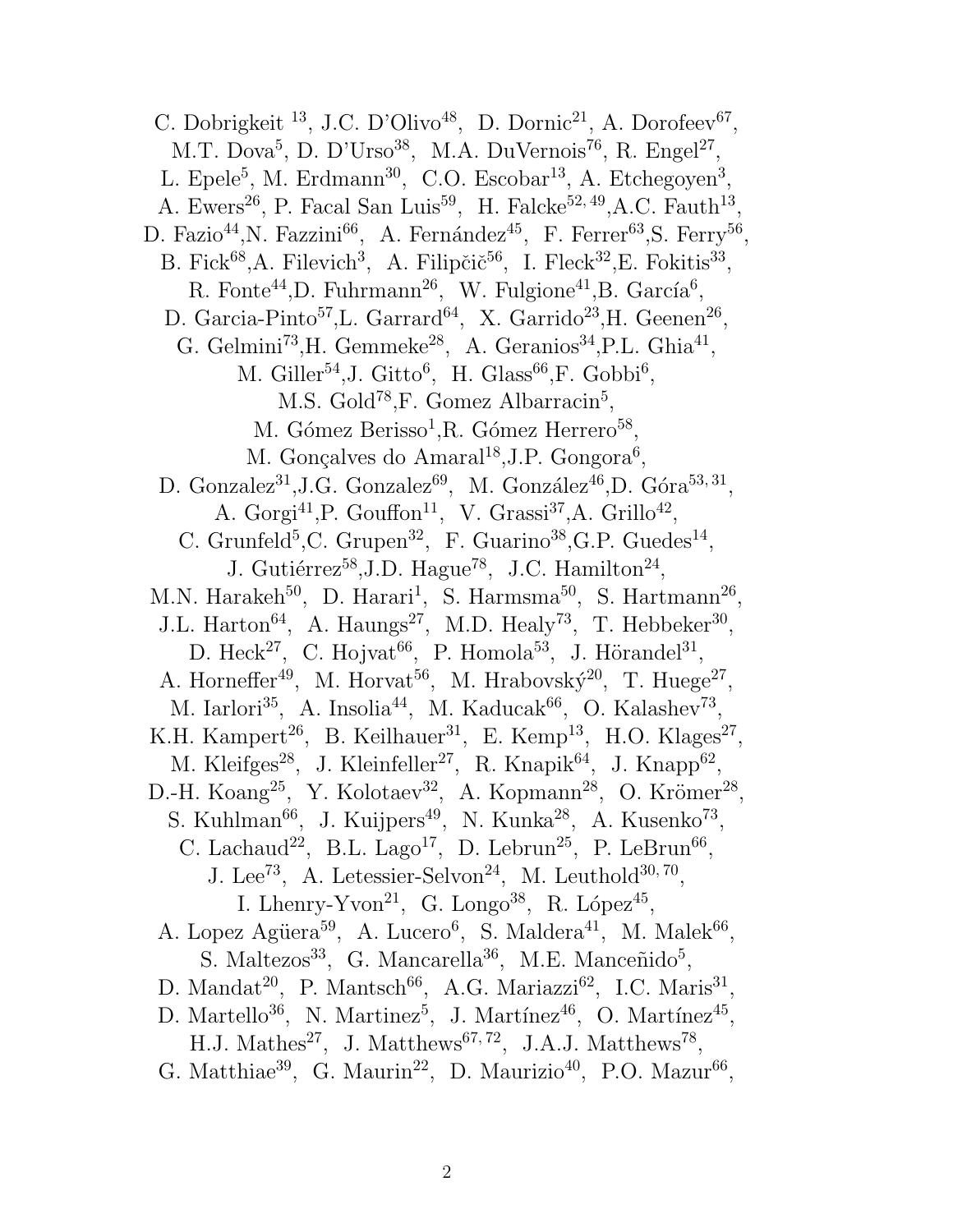T. McCauley<sup>69</sup>, M. McEwen<sup>67</sup>, R.R. McNeil<sup>67</sup>, G. Medina<sup>48</sup>, M.C. Medina<sup>3</sup>, G. Medina Tanco<sup>12</sup>, A. Meli<sup>29</sup>, D. Melo<sup>3</sup>, E. Menichetti<sup>40</sup>, A. Menshikov<sup>28</sup>, Chr. Meurer<sup>27</sup>, R. Meyhandan<sup>67</sup>, M.I. Micheletti<sup>3</sup>, G. Miele<sup>38</sup>, W. Miller<sup>78</sup>, S. Mollerach<sup>1</sup>, M. Monasor<sup>57,58</sup>, D. Monnier Ragaigne<sup>23</sup>, F. Montanet<sup>25</sup>, B. Morales<sup>48</sup>, C. Morello<sup>41</sup>, E. Moreno<sup>45</sup>, C. Morris<sup>70</sup>, M. Mostafá<sup>79</sup>, M.A. Muller<sup>13</sup>, R. Mussa<sup>40</sup>, G. Navarra<sup>41</sup>, L. Nellen<sup>48</sup>, C. Newman-Holmes<sup>66</sup>, D. Newton<sup>59</sup>, T. Nguyen Thi<sup>81</sup>, R. Nichol<sup>70</sup>, N. Nierstenhöfer<sup>26</sup>, D. Nitz<sup>68</sup>, H. Nogima<sup>13</sup>, D. Nosek<sup>19</sup>, L. Nožka<sup>20</sup>, J. Oehlschläger<sup>27</sup>, T. Ohnuki<sup>73</sup>, A. Olinto<sup>74</sup>, L.F.A. Oliveira<sup>17</sup>, V.M. Olmos-Gilbaja<sup>59</sup>, M. Ortiz<sup>57</sup>, S. Ostapchenko<sup>27</sup>, L. Otero<sup>6</sup>, M. Palatka<sup>20</sup>, J. Pallotta<sup>6</sup>, G. Parente<sup>59</sup>, E. Parizot<sup>21</sup>, S. Parlati<sup>42</sup>, M. Patel<sup>62</sup>, T. Paul<sup>69</sup>, K. Payet<sup>25</sup>, M. Pech<sup>20</sup>, J. Pękala<sup>53</sup>, R. Pelayo<sup>46</sup>, I.M. Pepe<sup>16</sup>, L. Perrone<sup>36</sup>, S. Petrera<sup>35</sup>, P. Petrinca<sup>39</sup>, Y. Petrov<sup>64</sup>, D. Pham Ngoc<sup>81</sup>, T.N. Pham Thi<sup>81</sup>, R. Piegaia<sup>5</sup>, T. Pierog<sup>27</sup>, O. Pisanti<sup>38</sup>, T.A. Porter<sup>67</sup>, J. Pouryamout<sup>26</sup>, L. Prado Junior<sup>13</sup>, P. Privitera<sup>39</sup>, M. Prouza<sup>65</sup>, E.J. Quel<sup>6</sup>, J. Rautenberg<sup>26</sup>, H.C. Reis<sup>12</sup>, S. Reucroft<sup>69</sup>, B. Revenu<sup>22</sup>, J. Řídký<sup>20</sup>, A. Risi<sup>6</sup>, M. Risse<sup>27</sup>, C. Rivière<sup>25</sup>, V. Rizi<sup>35</sup>, S. Robbins<sup>26</sup>, M. Roberts<sup>71</sup>, C. Robledo<sup>45</sup>, G. Rodriguez<sup>59</sup>, D. Rodríguez Frías<sup>58</sup>, J. Rodriguez Martino<sup>39</sup>, J. Rodriguez Rojo<sup>39</sup>, G. Ros<sup>57,58</sup>, J. Rosado<sup>57</sup>, M. Roth<sup>27</sup>, C. Roucelle<sup>24</sup>, B. Rouillé-d'Orfeuil<sup>24</sup>, E. Roulet<sup>1</sup>, A.C. Rovero<sup>2</sup>, F. Salamida<sup>35</sup>, H. Salazar<sup>45</sup>, G. Salina<sup>39</sup>, F. Sánchez<sup>3</sup>, M. Santander<sup>4</sup>, E.M. Santos<sup>10</sup>, S. Sarkar<sup>60</sup>, R. Sato<sup>4</sup>, V. Scherini<sup>26</sup>, H. Schieler<sup>27</sup>, T. Schmidt<sup>31</sup>, O. Scholten<sup>50</sup>, P. Schovánek<sup>20</sup>, F. Schüssler<sup>27</sup>, S.J. Sciutto<sup>5</sup>, M. Scuderi<sup>44</sup>, D. Semikoz<sup>22</sup>, G. Sequeiros<sup>40</sup>, R.C. Shellard<sup>10</sup>, B.B. Siffert<sup>17</sup>, G. Sigl<sup>22</sup>, P. Skelton<sup>62</sup>, W. Slater<sup>73</sup>, N. Smetniansky De Grande<sup>3</sup>, A. Smiałkowski<sup>54</sup>, R. Šmída<sup>20</sup>, B.E. Smith<sup>62</sup>, G.R. Snow<sup>77</sup>, P. Sokolsky<sup>79</sup>, P. Sommers<sup>71</sup>, J. Sorokin<sup>7</sup>, H. Spinka<sup>66</sup>, E. Strazzeri<sup>39</sup>, A. Stutz<sup>25</sup>, F. Suarez<sup>41</sup>, T. Suomijärvi<sup>21</sup>, A.D. Supanitsky<sup>3</sup>,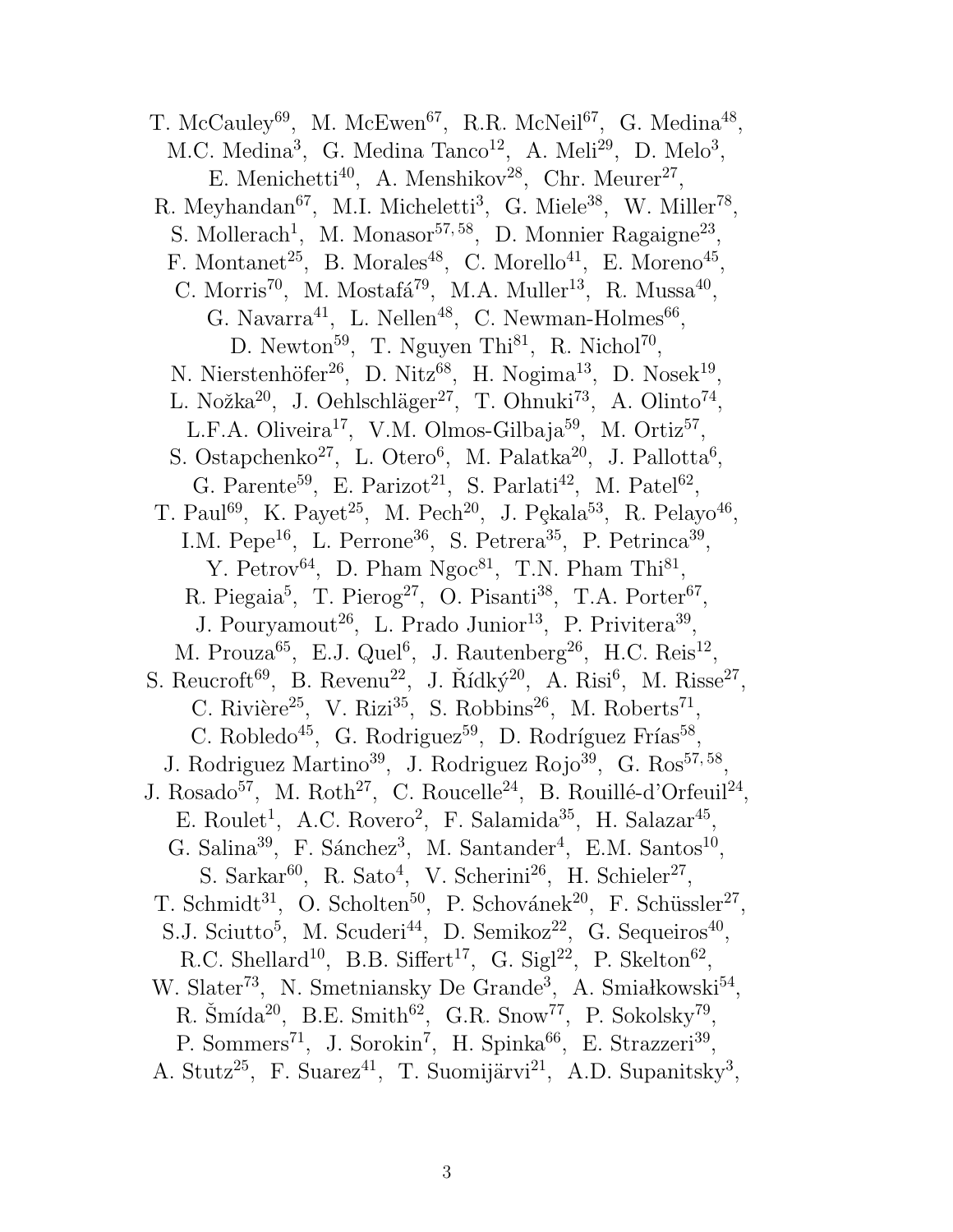J. Swain<sup>69</sup>, Z. Szadkowski<sup>26,54</sup>, A. Tamashiro<sup>2</sup>, A. Tamburro<sup>31</sup>, O. Tascau<sup>26</sup>, R. Ticona<sup>9</sup>, C. Timmermans<sup>49,51</sup>, W. Tkaczyk<sup>54</sup>, C.J. Todero Peixoto<sup>13</sup>, A. Tonachini<sup>40</sup>, D. Torresi<sup>44</sup>, P. Travnicek<sup>20</sup>, A. Tripathi<sup>73</sup>, G. Tristram<sup>22</sup>, D. Tscherniakhovski<sup>28</sup>, M. Tueros<sup>5</sup>, V. Tunnicliffe<sup>61</sup>, R. Ulrich<sup>27</sup>, M. Unger<sup>27</sup>, M. Urban<sup>23</sup>, J.F. Valdés Galicia<sup>48</sup>, I. Valiño<sup>59</sup>, L. Valore<sup>38</sup>, A.M. van den Berg<sup>50</sup>, V. van Elewyck<sup>21</sup>, R.A. Vazquez<sup>59</sup>, D. Veberič<sup>56</sup>, A. Veiga<sup>5</sup>, A. Velarde<sup>9</sup>, T. Venters<sup>74</sup>, V. Verzi<sup>39</sup>, M. Videla<sup>6</sup>, L. Villaseñor<sup>47</sup>, T. Vo Van<sup>81</sup>, S. Vorobiov<sup>22</sup>, L. Voyvodic<sup>66</sup>, H. Wahlberg<sup>5</sup>, O. Wainberg<sup>3</sup>, T. Waldenmaier<sup>31</sup>, P. Walker<sup>61</sup>, D. Warner<sup>64</sup>, A.A. Watson<sup>62</sup>, S. Westerhoff<sup>65</sup>, C. Wiebusch<sup>26</sup>, G. Wieczorek<sup>54</sup>, L. Wiencke<sup>79</sup>, B. Wilczyńska<sup>53</sup>, H. Wilczyński<sup>53</sup>, C. Wileman<sup>62</sup>, M.G. Winnick<sup>7</sup>, J. Xu<sup>28</sup>, T. Yamamoto<sup>74</sup>, P. Younk<sup>68</sup>, E. Zas<sup>59</sup>, D. Zavrtanik<sup>56</sup>, M. Zavrtanik<sup>56</sup>, A. Zech<sup>24</sup>, A. Zepeda<sup>46</sup>, M. Zha<sup>62</sup>, M. Ziolkowski<sup>32</sup> (1) Centro Atómico Bariloche (CNEA); Instituto Balseiro (CNEA and UNCuyo); CONICET, 8400 San Carlos de Bariloche, Río Negro, Argentina  $(2)$  Instituto de Astronomía y Física del Espacio (CONICET), CC 67, Suc. 28 (1428) Buenos Aires, Argentina (3) Laboratorio Tandar (CNEA); CONICET; Univ. Tec. Nac. (Reg. Buenos Aires), Av. Gral. Paz 1499, (1650) San Martín, Buenos Aires, Argentina (4) Pierre Auger Southern Observatory, Av. San Martin Norte 304, (5613) Malargüe, Prov. De Mendoza, Argentina (5) Universidad Nacional de la Plata, Facultad de Ciencias Exactas, Departamento de Física and IFLP/CONICET; Univ. Nac. de Buenos Aires,  $FCEyN$ , Departamento de Física, C.C. 67, (1900) La Plata, Argentina (6) Universidad Tecnológica Nacional, Regionales Mendoza y San Rafael; CONICET; CEILAP-CITEFA, Rodríguez 273 Mendoza, Argentina (7) University of Adelaide, Dept. of Physics, Adelaide, S.A. 5005, Australia (8) Universidad Catolica de Bolivia, Av. 16 Julio 1732, POB 5829, La Paz, Bolivia  $(9)$  Universidad Mayor de San Andrés, Av. Villazón N 1995, Monoblock Central, Bolivia (10) Centro Brasileiro de Pesquisas Fisicas, Rua Dr. Xavier Sigaud, 150, CEP 22290-180 Rio de Janeiro, RJ, Brazil (11) Universidade de Sao Paulo, Inst. de Fisica, Cidade Universitaria Caixa Postal 66318, Caixa Postal 66318, 05315-970 Sao Paulo, SP, Brazil (12) Universidade de S˜ao Paulo, Instituto Astronomico e Geofisico, Cidade Universitaria, Rua do Matao 1226, 05508-900 Sao Paulo, SP, Brazil (13) Universidade Estadual de Campinas, Gleb Wataghin Physics Institute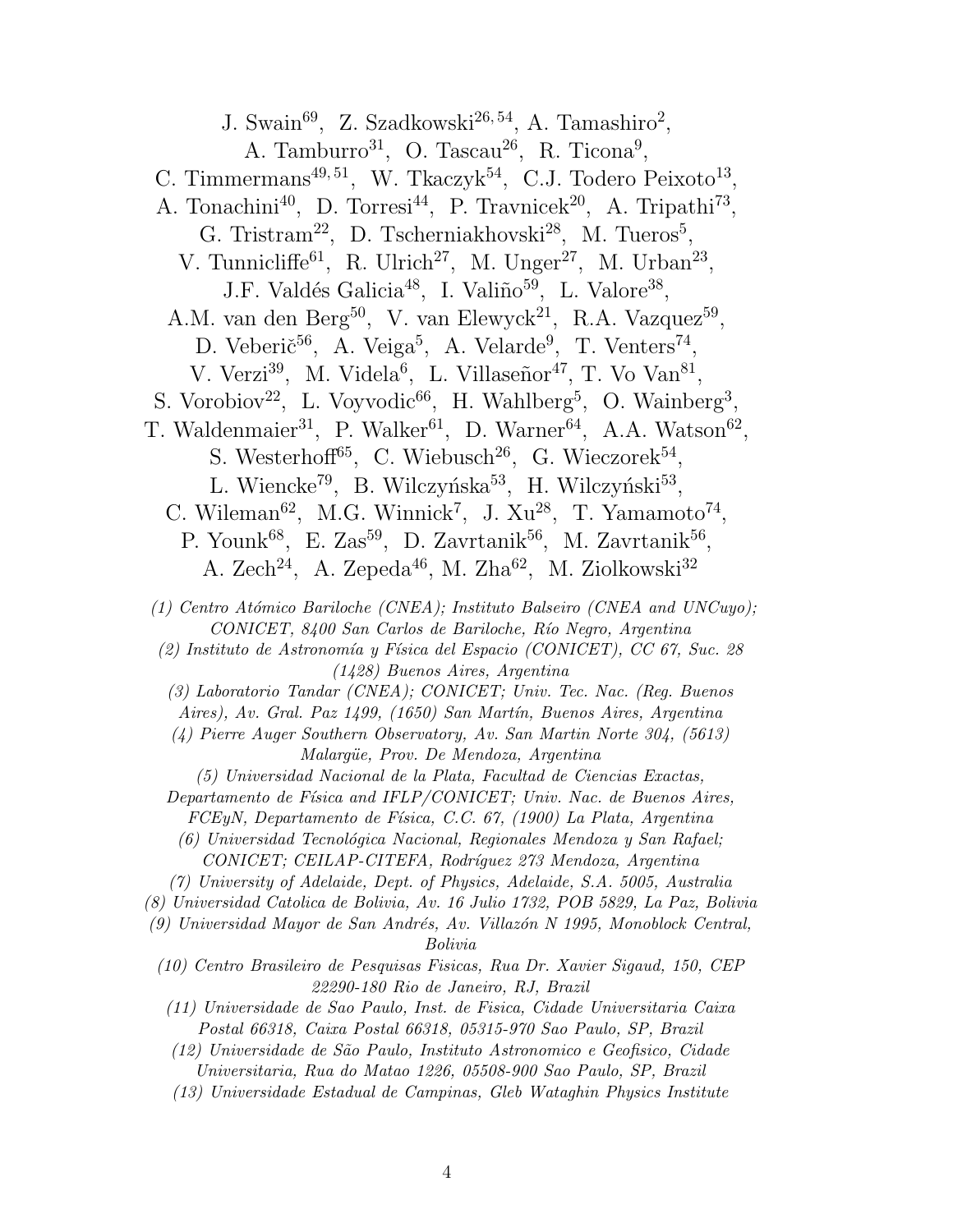(IFGW), Departamento de Raios Cosmicos e Cronologia, CP 6165, 13083-970, Campinas, SP, Brazil

(14) Univ. Estadual de Feira de Santana, Departamento de Fisica, Campus Universitario, BR 116, KM 03, 44031-460 Feira de Santana, Brazil

- (15) Universidade Estadual do Sudoeste da Bahia (UESB), Dep. Ciˆencias Exatas,
	- Estrada do Bem-Querer km4, 45083-900, Vitoria da Conquista, BA, Brazil

(16) Universidade Federal da Bahia, Campus da Ondina, 40210-340 Salvador, BA, Brazil

(17) Univ. Federal do Rio de Janeiro (UFRJ), Instituto de F´ısica, Cidade

Universitaria, Caixa Postal 68528, 21945-970 Rio de Janeiro, RJ, Brazil

(18) Univ. Federal Fluminense, Inst. de Fisica, Campus da Praia Vermelha,  $24210-340$  Niterói, RJ, Brazil

(19) Charles University, Institute of Particle & Nuclear Physics, Faculty of

Mathematics and Physics, V Holesovickach 2, CZ-18000 Prague 8, Czech Republic

(20) Institute of Physics of the Academy of Sciences of the Czech Republic, Na Slovance 2, CZ-182 21 Praha 8, Czech Republic

- (21) Institut de Physique Nucléaire, Université Paris-Sud 11 and IN2P3/CNRS, 15, rue Georges Clemenceau, 91400 Orsay, France
- (22) Laboratoire AstroParticule et Cosmologie, Universit´e Paris VII, 11, Place Marcelin Berthelot, F-75231 Paris CEDEX 05, France

(23) Laboratoire de l'Accélérateur Linéaire, Université Paris- Sud 11 and IN2P3/CNRS, BP 34, Batiment 200, F-91898 Orsay cedex, France

- $(24)$  Laboratoire de Physique Nucléaire et de Hautes Energies, Université Paris 6 & 7 and IN2P3/CNRS, 4 place Jussieu, 75252 Paris Cedex 05, France
	- (25) Laboratoire de Physique Subatomique et de Cosmologie (LPSC),

IN2P3/CNRS, Université Joseph-Fourier (Grenoble 1), 53, ave. des Martyrs, F-38026 Grenoble CEDEX, France

- $(26)$  Bergische Universität Wuppertal, Fachbereich C Physik, GaußStr. 20, D -42097 Wuppertal, Germany
- $(27)$  Forschungszentrum Karlsruhe, Institut für Kernphysik, Postfach 3640, D -76021 Karlsruhe, Germany
- (28) Forschungszentrum Karlsruhe, Institut f¨ur Prozessdatenverarbeitung und Elektronik, Postfach 3640, D - 76021 Karlsruhe, Germany

 $(29)$  Max-Planck-Institut für Radioastronomie, Auf dem Hügel 69, D - 53121 Bonn, Germany

(30) RWTH Aachen, III. Physikalisches Institut A, Physikzentrum, Huyskensweg, D - 52056 Aachen, Germany

 $(31)$  Universität Karlsruhe (TH), Institut für Experimentelle Kernphysik (IEKP), Postfach 6980, D - 76128 Karlsruhe, Germany

 $(32)$  Universität Siegen, Fachbereich  $\gamma$  Physik - Experimentelle Teilchenphysik, Emmy Noether-Campus, Walter-Flex-Str. 3, D - 57068 Siegen, Germany

- (33) Physics Department, School of Applied Sciences, National Technical University of Athens, Zografou 15780, Greece
- (34) Physics Department, Nuclear and Particle Physics Section, University of Athens, Ilissia 15771, Greece
- $(35)$  Dipartimento di Fisica dell'Università de l'Aquila and INFN, Via Vetoio, I-67010 Coppito, Aquila, Italy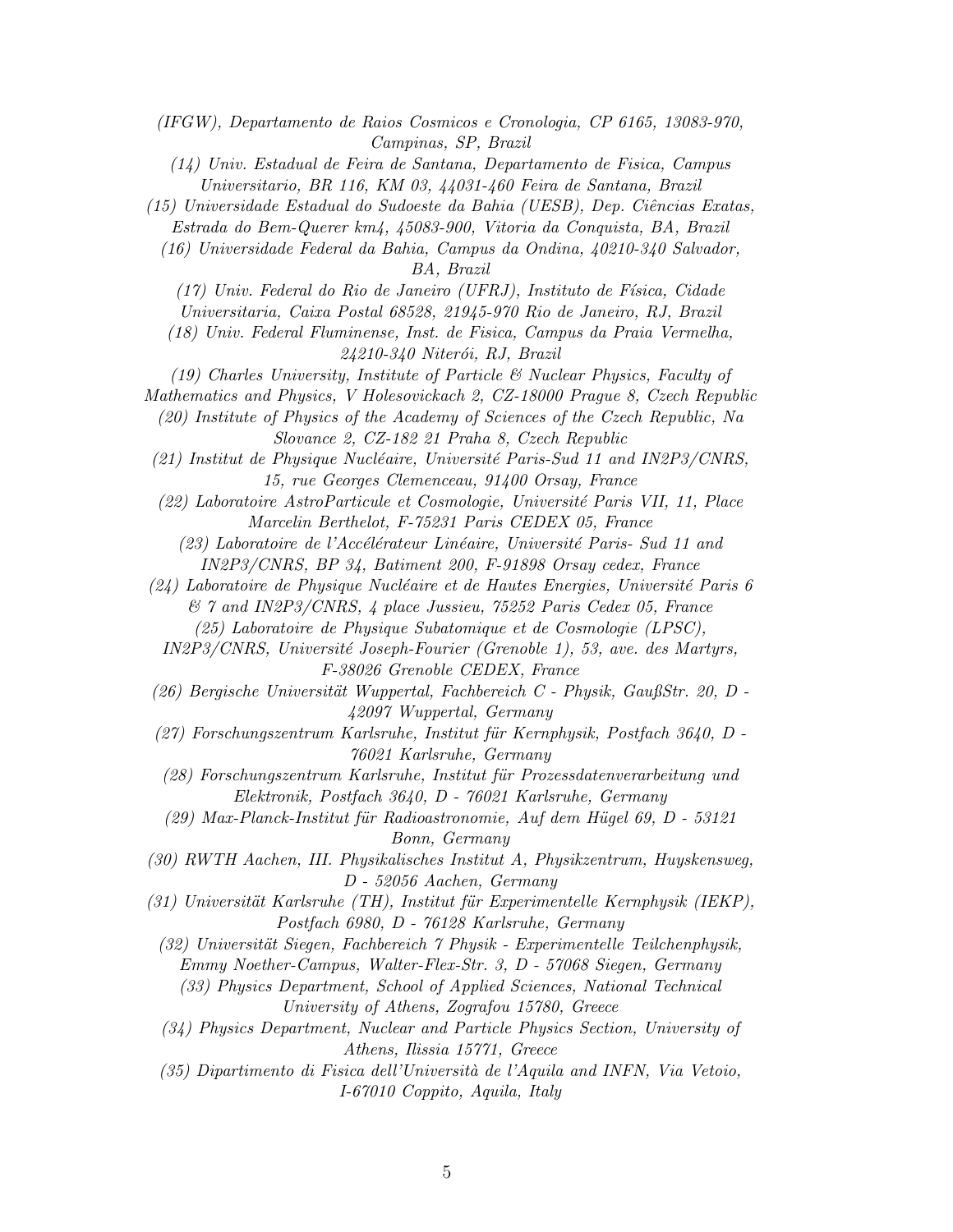(36) Dipartimento di Fisica dell'Universit`a di Lecce and Sezione INFN, via Arnesano, I-73100 Lecce, Italy

(37) Dipartimento di Fisica dell'Universit`a di Milano and Sezione INFN, via Celoria 16, I-20133 Milan, Italy

(38) Dipartimento di Fisica dell'Universit`a di Napoli and Sezione INFN, Via Cintia 2, 80123 Napoli, Italy

(39) Dipartimento di Fisica dell'Universit`a di Roma II "Tor Vergata" and Sezione INFN, Via della Ricerca Scientifica, I- 00133 Roma, Italy

 $(40)$  Dipartimento di Fisica Sperimentale dell'Università di Torino and Sezione INFN, Via Pietro Giuria, 1, I-10125 Torino, Italy

(41) Istituto di Fisica dello Spazio Interplanetario (INAF), sezione di Torino and

Dipartimento di Fisica Generale dell'Universitá and INFN Torino, Via P. Giuria 1, 10125 Torino, Italy

(42) INFN, Laboratori Nazionali del Gran Sasso, Strada Statale 17/bis Km 18+910, I-67010 Assergi (L'Aquila), Italy

(43) Osservatorio Astrofisico di Arcetri, Largo E. Fermi 5, I- 50125 Florence, Italy

 $(44)$  Dipartimento di Fisica dell'Università di Catania and Sezione INFN, Corso Italia, 57, I-95129 Catania, Italy

(45) Benemérita Universidad Autónoma de Puebla (BUAP), Ap. Postal  $J - 48$ , 72500 Puebla, Puebla, Mexico

(46) Centro de Investigación y de Estudios Avanzados del IPN (CINVESTAV),  $A$ partado Postal 14-740, 07000 México, D.F., Mexico

(47) Universidad Michoacana de San Nicolas de Hidalgo (UMSNH), Edificio C-3 Cd Universitaria, C.P. 58040 Morelia, Michoacan, Mexico

(48) Universidad Nacional Autonoma de Mexico (UNAM), Apdo. Postal 20-364, 01000 Mexico, D.F., Mexico

(49) Department of Astrophysics, IMAPP, Radboud University, 6500 GL Nijmegen, Netherlands

(50) Kernfysisch Versneller Instituut (KVI), Rijksuniversiteit Groningen, Zernikelaan 25, NL-9747 AA Groningen, Netherlands

(51) NIKHEF, POB 41882, NL-1009 DB Amsterdam, Netherlands

(52) ASTRON, PO Box 2, 7990 AA Dwingeloo, Netherlands

(53) Institute of Nuclear Physics PAN, Radzikowskiego 52, 31- 342 Cracow, Poland

 $(54)$  University of Lódź, Pomorska 149/153, 90 236 Lódz, Poland

 $(55)$  LIP Laboratório de Instrumentação e Física Experimental de Partículas, Avenida Elias Garcia, 14-1, P-1000-149 Lisboa, Portugal

(56) University of Nova Gorica, Laboratory for Astroparticle Physics, Vipavska 13, POB 301, SI-5000 Nova Gorica, Slovenia

(57) Departamento de Fisica Atomica, Molecular y Nuclear, Facultad de Ciencias Fisicas, Universidad Complutense de Madrid, E-28040 Madrid, Spain

(58) Space Plasmas and Astroparticle Group, Universidad de Alcal´a, Pza. San Diego, s/n, 28801 Alcalá de Henares (Madrid), Spain

 $(59)$  Departamento de Física de Partículas, Campus Sur, Universidad, E-15782 Santiago de Compostela, Spain

(60) Rudolf Peierls Centre for Theoretical Physics, University of Oxford, Oxford OX1 3NP, United Kingdom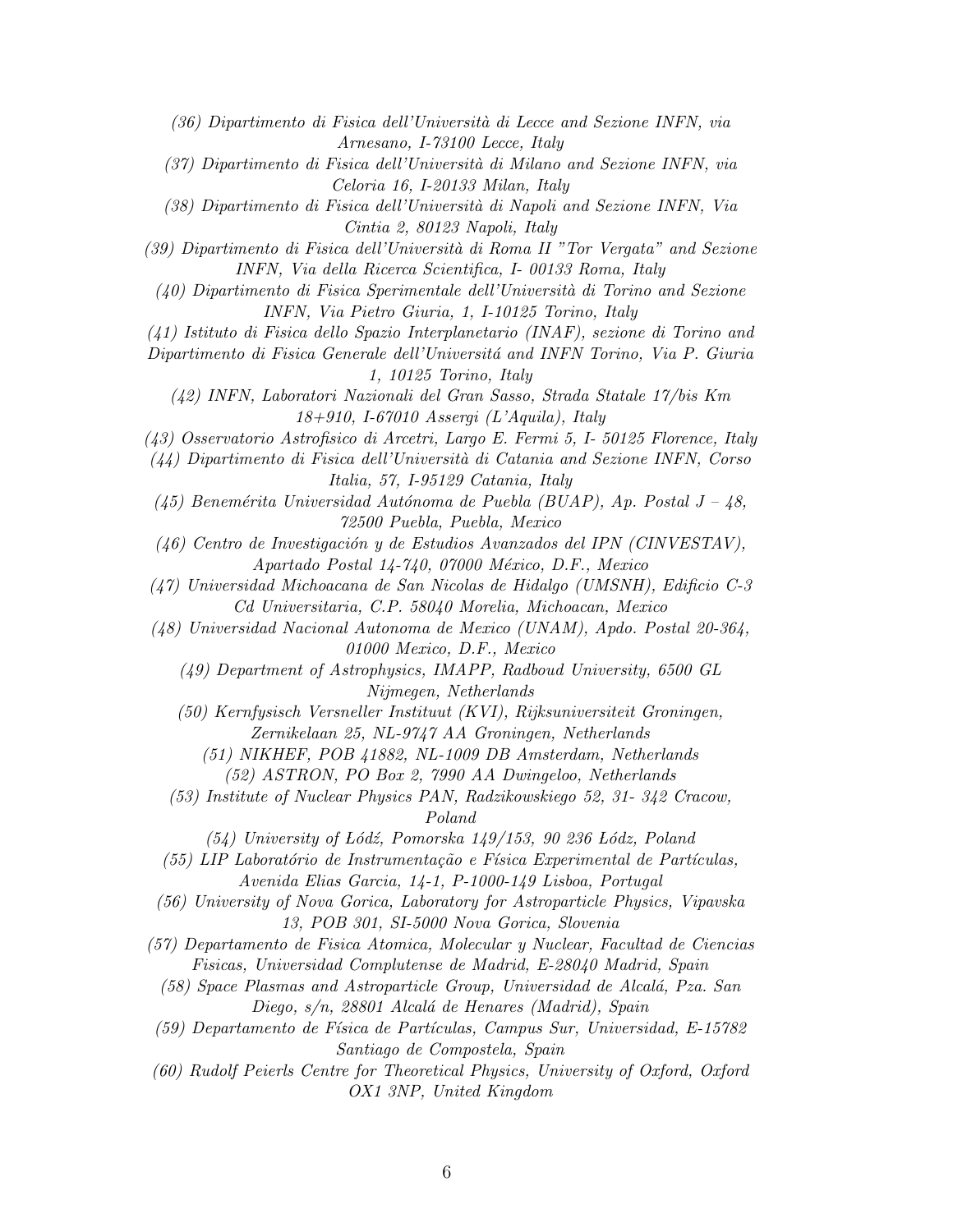- (61) Institute of Integrated Information Systems, School of Electronic Engineering, University of Leeds, Leeds LS2 9JT, United Kingdom
	- (62) School of Physics and Astronomy, University of Leeds, Leeds, LS2 9JT, United Kingdom
	- (63) Case Western Reserve University, Dept. of Physics, Cleveland, OH 44106, United States
- (64) Colorado State University, Department of Physics, Fort Collins, CO 80523, United States
- (65) Columbia University, Dept. of Physics, New York, NY 10027, United States (66) Fermilab, MS367, POB 500, Batavia, IL 60510-0500, United States
- (67) Louisiana State University, Dept. of Physics and Astronomy, Baton Rouge, LA 70803-4001, United States
- (68) Michigan Technological University, Physics Dept., 1400 Townsend Drive, Houghton, MI 49931-1295, United States
- (69) Northeastern University, Department of Physics, 110 Forsyth Street, Boston, MA 02115-5096, United States

(70) Ohio State University, 2400 Olentangy River Road, Columbus, OH 43210-1061, United States

- (71) Pennsylvania State University, Department of Physics, 104 Davey Lab, University Park, PA 16802-6300, United States
- (72) Southern University, Dept. of Physics, Baton Rouge, LA 70813-0400, United States
- (73) University of California, Los Angeles (UCLA), Department of Physics and Astronomy, Los Angeles, CA 90095, United States
- (74) University of Chicago, Enrico Fermi Institute, 5640 S. Ellis Ave., Chicago, IL 60637, United States
	- (75) University of Colorado, Physics Department, Boulder, CO 80309-0446, United States
- (76) University of Minnesota, School of Physics and Astronomy, 116 Church St. SE, Minneapolis, MN 55455, United States
- (77) University of Nebraska, Dept. of Physics and Astronomy, 116 Brace Lab, Lincoln, NE 68588-0111, United States
	- (78) University of New Mexico, Dept. of Physics and Astronomy, 800 Yale, Albuquerque, NM 87131, United States
- (79) University of Utah, 115 S. 1400 East # 201, Salt Lake City, UT 84112-0830, United States
- (80) University of Wisconsin-Milwaukee, Dept. of Physics, Milwaukee, WI 53201, United States
- (81) Institute for Nuclear Science and Technology (INST), 5T- 160 Hoang Quoc Viet Street, Nghia Do, Cau Giay, Hanoi, Vietnam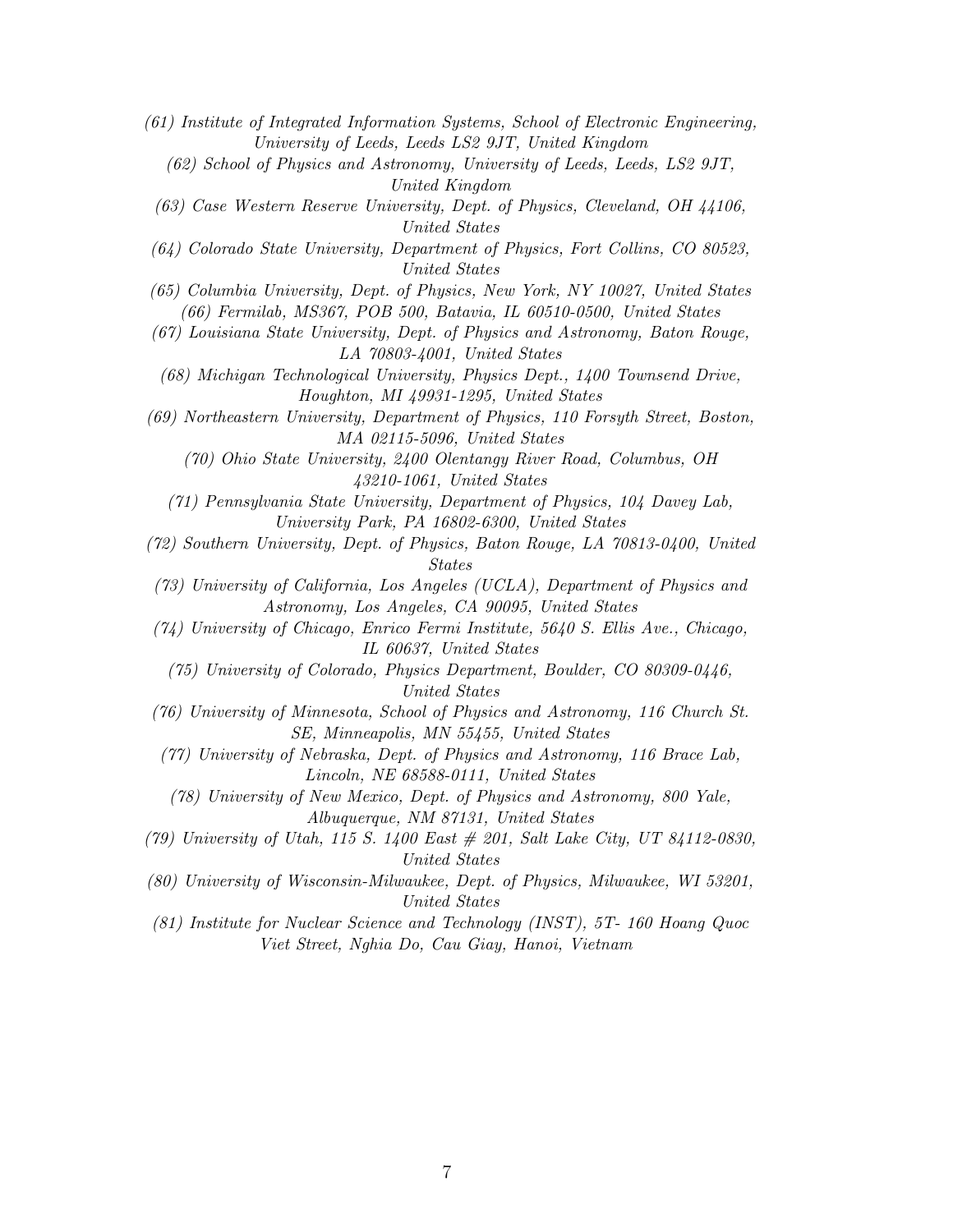#### Abstract

Data from the Pierre Auger Observatory are analyzed to search for anisotropies near the direction of the Galactic Centre at EeV energies. The exposure of the surface array in this part of the sky is already significantly larger than that of the fore-runner experiments. Our results do not support previous findings of localized excesses in the AGASA and SUGAR data. We set an upper bound on a pointlike flux of cosmic rays arriving from the Galactic Centre which excludes several scenarios predicting sources of EeV neutrons from Sagittarius A. Also the events detected simultaneously by the surface and fluorescence detectors (the 'hybrid' data set), which have better pointing accuracy but are less numerous than those of the surface array alone, do not show any significant localized excess from this direction.

## 1 Introduction

The Galactic Centre region constitutes an attractive target for cosmic ray (CR) anisotropy studies at EeV energies, where  $1 \text{ EeV} = 10^{18} \text{ eV}$ . These may be the highest energies for which the galactic component of the cosmic rays is still dominant. Moreover, since the Galactic Centre (GC) harbors the very massive black hole associated with the radio source Sagittarius  $A^*$ , as well as the expanding supernova remnant Sagittarius A East, it contains objects that might be candidates for powerful CR accelerators. The recent high significance observation by H.E.S.S. of a TeV  $\gamma$  ray source near the location of Sagittarius A∗ [1], together with the discovery of a region of extended emission from giant molecular clouds in the central 200 pc of the Milky Way [2], further motivates the search for excesses in this direction. The location of the Pierre Auger Observatory in the southern hemisphere makes it particularly suitable for anisotropy studies in this region since the GC, passing only 6° from the zenith at the site, lies well within the field of view of the experiment. The number of CRs of EeV energies accumulated so far at the Pierre Auger Observatory from this part of the sky greatly exceeds that from previous observations, allowing several interesting searches to be made.

There have been reports by the AGASA experiment [3,4] indicating a  $4.5\sigma$ excess of cosmic rays with energies in the range  $10^{18} - 10^{18.4}$  eV in a  $20^{\circ}$  radius region centred at right ascension and declination coordinates  $(\alpha, \delta) \simeq$  $(280°, -17°)$ , in which the number of observed and expected events [4] are  $n_{obs}/n_{exp} = 506/413.6 = 1.22 \pm 0.05$ , where the error quoted is the one associated with Poisson background fluctuations. Note that the GC itself, for which we will adopt hereafter the Sagittarius A<sup>∗</sup> J2000.0 coordinates,  $(\alpha, \delta) = (266.3^{\circ}, -29.0^{\circ}),$  lies outside the AGASA field of view  $(\delta > -24.2^{\circ}).$ Later searches near this region with a reanalysis of SUGAR data [5], though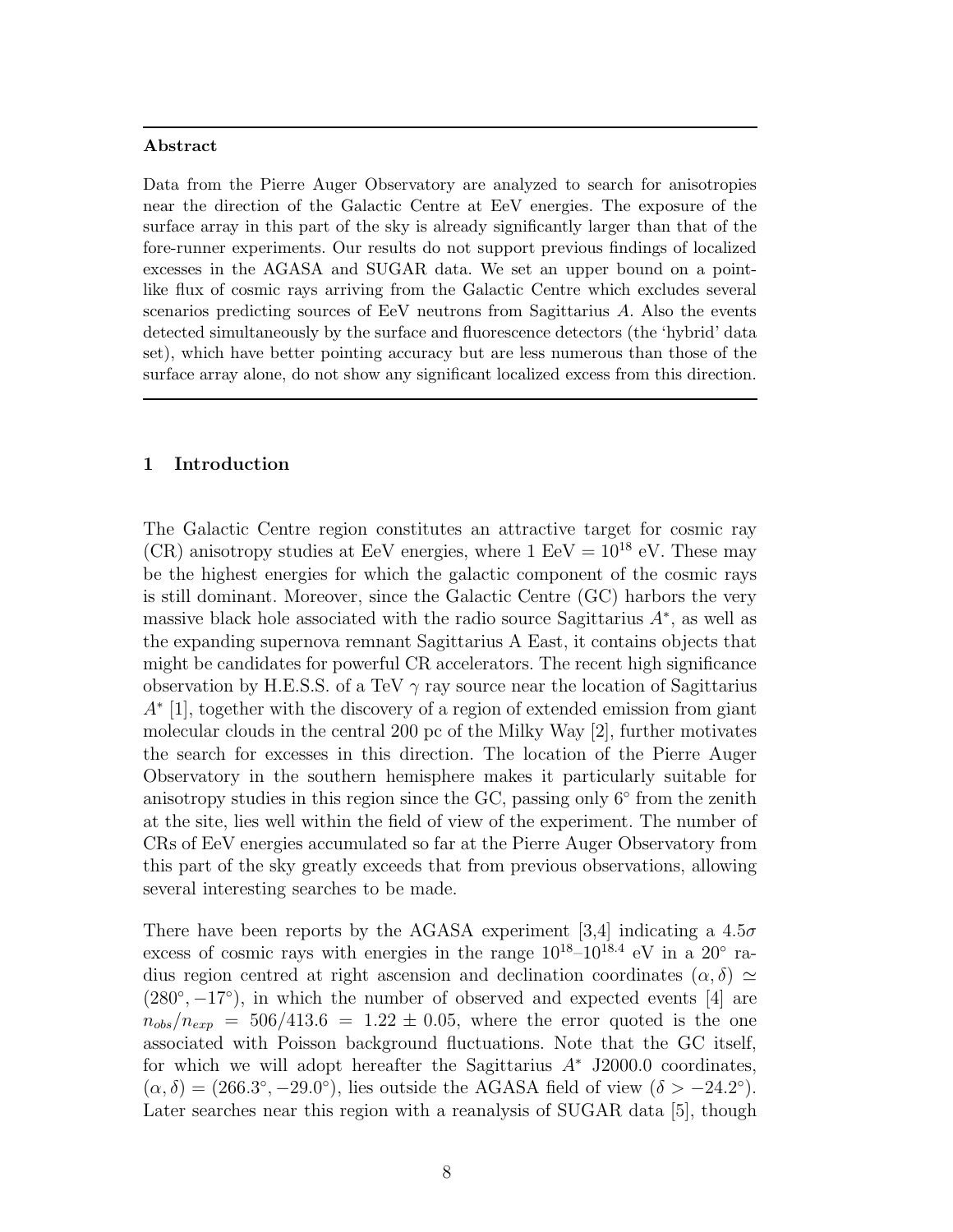with smaller statistics, failed to confirm these findings, but reported a  $2.9\sigma$ excess flux of CRs with energies in the range  $10^{17.9} - 10^{18.5}$  eV in a region of  $5.5^{\circ}$ radius centred at  $(\alpha, \delta) = (274^{\circ}, -22^{\circ})$ , for which they obtained  $n_{obs}/n_{exp} =$  $21.8/11.8 = 1.85 \pm 0.29.$ 

It is also sensible to search for a point-like excess from the GC. Due to the imperfect reconstruction of the arrival directions, the point source would be smeared on the angular scale of the resolution of the experiment. In particular, EeV neutrons emitted by one of the possible energetic sources in the centre of the Galaxy may reach the Earth before decaying, and they would not be deflected by galactic magnetic fields. It is interesting to note that several scenarios predicting neutron fluxes from the GC detectable by Auger have been put forward in recent years [6,7,8,9,10,11].

In this work we use Auger data from the on-going construction phase to test the previous reports of localized excesses obtained with AGASA and SUGAR data, and to set limits on a CR flux from the GC direction in a window matched to the angular resolution of the experiment at EeV energies. A preliminary analysis of this kind was presented in [12].

The AGASA experiment has also reported a large scale anisotropy at EeV energies corresponding to a dipole-like modulation in right ascension of  $\sim$  4% amplitude, with a maximum near the GC and a deficit in the anti-centre direction. We defer the analysis of such large scale signatures for future work. This will require, in particular, control of the systematic uncertainty of the modulation of the exposure in right ascension induced by weather effects, which for the present Auger data set is estimated to be at a level of 1%. Uncertainties in the background estimates at this level do not affect the conclusions reached in the search for localized excesses performed in the present work.

## 2 Data set

The Auger surface detector [13], located in Malargüe, Argentina (latitude −35.2 ◦ , longitude 69.5 ◦ W and mean altitude 1400 m a.s.l.), has been growing in size during the data taking period considered in this work, which goes from January  $1^{st}$  2004 (when 154 detectors had been deployed) to March  $30^{th}$  2006 (when 930 detectors were already deployed). The surface detectors consist of plastic tanks filled with 12000 litres of ultra-pure water in which the charged particles from the air showers produce Cherenkov light, which is reflected by the Tyvek<sup> $TM$ </sup> liners and collected by three photomultipliers. The basic cell of the array is triangular, with separations of 1.5 km between detector units, and hence the complete array with 1600 detectors will cover an area of 3000 km<sup>2</sup>.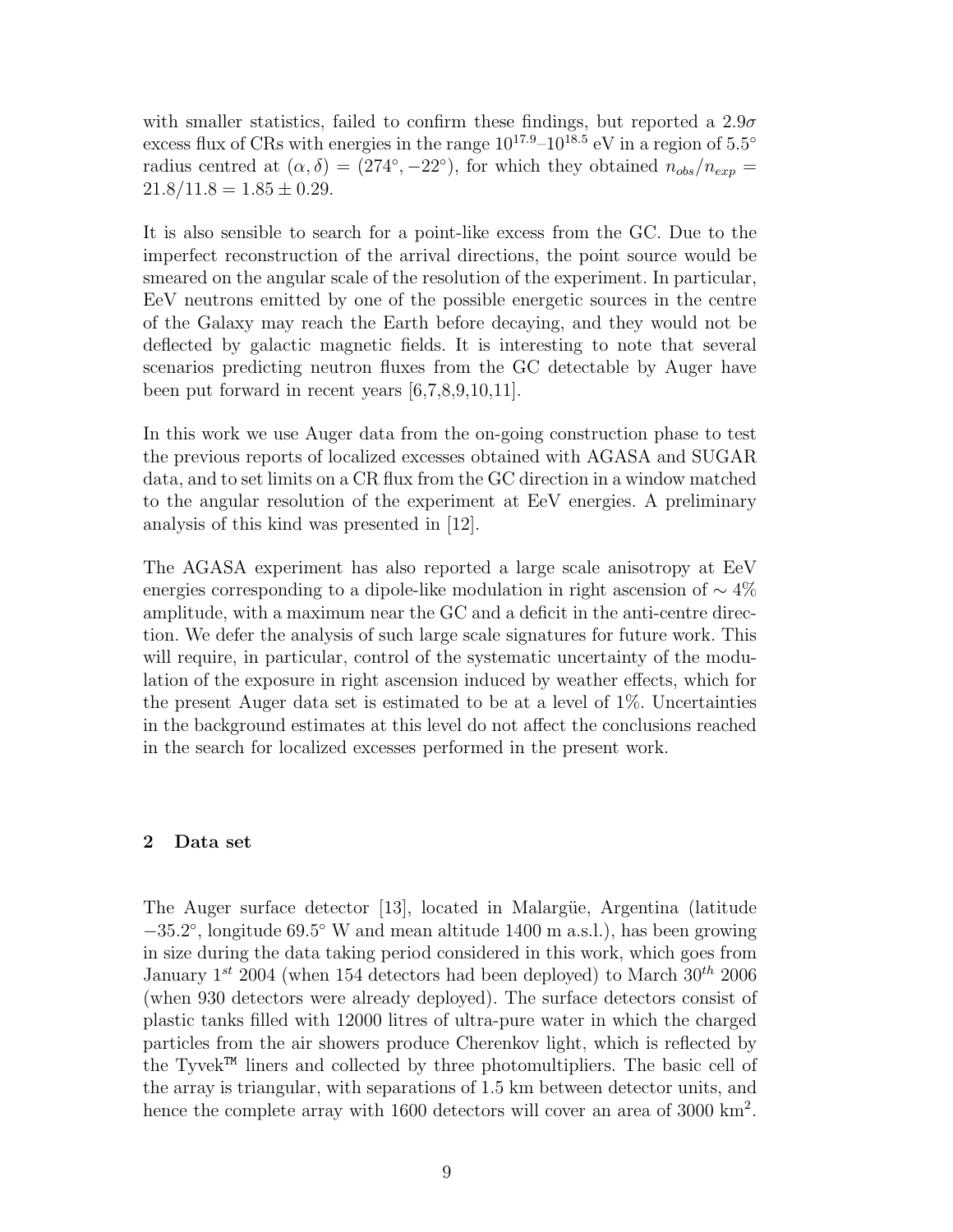We consider the events from the surface detector (SD) array with three or more tanks triggered in a compact configuration. The events have to satisfy the level 5 quality trigger condition, which requires that the detector with the highest signal be surrounded by a hexagon of working detectors, since this ensures that the event is well reconstructed. We also restrict the events to zenith angles  $\theta < 60^{\circ}$ .

The energies are obtained using the inferred signal size at 1000 m from the reconstructed shower core,  $S(1000)$ , adopting a conversion that leads to a constant flux in different sky directions above 3 EeV, where the acceptance is saturated. This is the so-called Constant Intensity Cut criterion implemented in [14]. A calibration of the energies is performed using clean fluorescence data, i.e. hybrid events that were recorded when there were contemporaneous aerosol measurements, whose longitudinal profiles include the shower maximum in a measured range of at least 350 g  $cm^{-2}$  and in which there is less than 10% Cherenkov contamination. The estimated systematic uncertainty in the reconstructed shower energy with the fluorescence technique is currently 25% [17]. For the hybrid events measured with both techniques the dispersion between SD and FD energy assignments is at the level of 35% in this energy range. From the uncertainty in the measurements of the signals from the Cherenkov tanks [15] the statistical uncertainty in the energy determination which results from the fitting procedure is about 20% for the energy range considered in this work, i.e.  $10^{17.9}$  eV  $\lt E \lt 10^{18.5}$  eV. Notice that in this energy range 48% of the events involve just three tanks, 34% involve 4 tanks and only 18% more than 4 tanks. For three tank events the 68% quantile angular resolution is about  $2.2^{\circ}$  and the resolution improves for events with 4 tanks or more [16].

Regarding the hybrid events, i.e. those with signal from both the fluorescence detectors (FD) and surface array, the angular resolution achieved is much smaller, typically below 1 degree [16]. Also, given that hybrid events may trigger with just one surface detector, the associated energy threshold (∼  $10^{17}$  eV) is lower, and events up to zenith angles of  $75^{\circ}$  are included in the data set. However, the statistics accumulated are significantly less, in part due to the ∼ 15% duty cycle of the fluorescence telescopes and also because at EeV energies the FD is not fully efficient at detecting showers over the full SD array. There are for instance 79265 SD events in the data set considered with energies  $10^{17.9}$  eV  $\lt E \lt 10^{18.5}$  eV, while the corresponding number of well reconstructed hybrid events in the same energy range is just 3439. Note that  $\sim$  25% of the hybrid events in this energy range involve less than three surface detectors, and are hence not included in the SD only data set.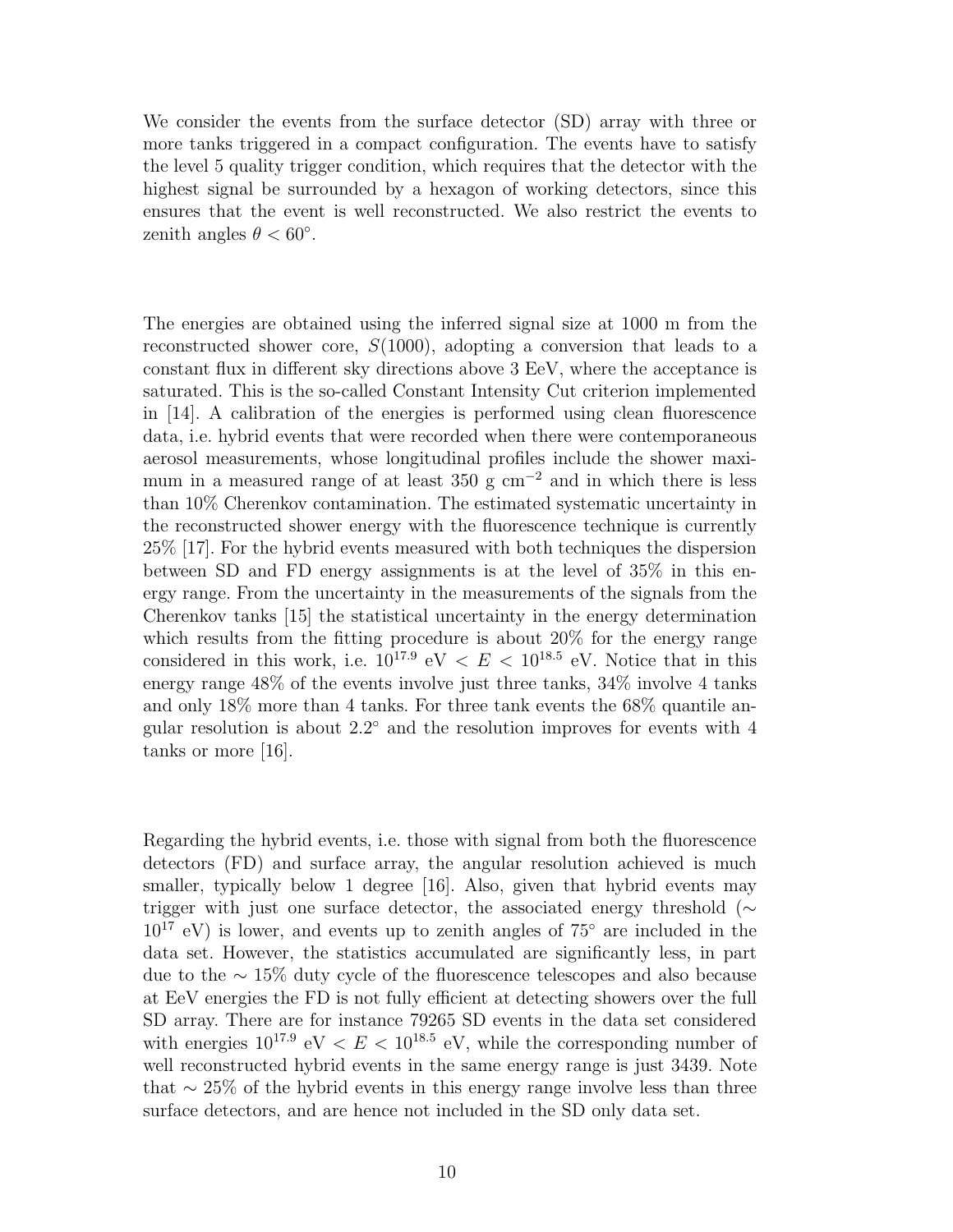# 3 Results

To study the possible presence of anisotropies, one needs first to obtain the background expectations for the different sky directions under the assumption of an isotropic CR distribution. This is a delicate issue since modulations of the exposure in right ascension are induced by the dead time of the detectors and the constantly growing array size. Also the effects of weather variations, especially near the energy threshold of the detector, may be non-negligible since they may affect the shower development in the atmosphere and/or the response of the electronics. Preliminary studies of these effects indicate that the possible weather-induced background modulations for the present data set are at a level of 1%, and are hence below the Poisson noise for the angular windows considered<sup>[1](#page-10-0)</sup>.

We have followed two different approaches [18] to estimate the isotropic expectations for the SD analysis:

- The semi-analytic technique: At EeV energies the zenith angle dependence of the exposure differs from the geometric one corresponding to full acceptance,  $dN \propto \sin \theta \cos \theta \ d\theta$ , mainly due to the attenuation in the atmosphere which affects large zenith angle showers. We therefore perform an analytic fit to the  $\theta$  distribution of the observed events in the energy range under study and then make a convolution with the number of hexagons with active detectors (which gives a measure of the aperture for events satisfying the quality trigger criterion) as a function of time, assuming a uniform response in azimuth. Through this procedure one obtains an exposure which accounts for the non-saturated acceptance effects and for the non-uniform running times and array growth. This technique allows to recover the detector's acceptance with negligible biases even in the case in which a large scale pattern is present in the CRs arrival distribution (see ref. [18] for details).
- The shuffling technique: Here the expected number of events in any direction is obtained by averaging many data sets obtained by shuffling the observed events in the energy range of interest so that the arrival times are exchanged among them and the azimuths are drawn uniformly. The shuffling can be performed in separate zenith angle bins or by just mixing them all, and we found no significant difference between these two possibilities. By construction, this exposure preserves exactly the  $\theta$  distribution of the events and accounts for the detector dead times, array growth and even in principle for weather-induced modulations. It might however partially absorb modulations induced by large scale intrinsic anisotropies present in the CR flux, such as those due to a global dipole.

<span id="page-10-0"></span><sup>1</sup> A detailed account of weather effects is certainly necessary to test large scale patterns at the few percent level. Relevant studies are in progress.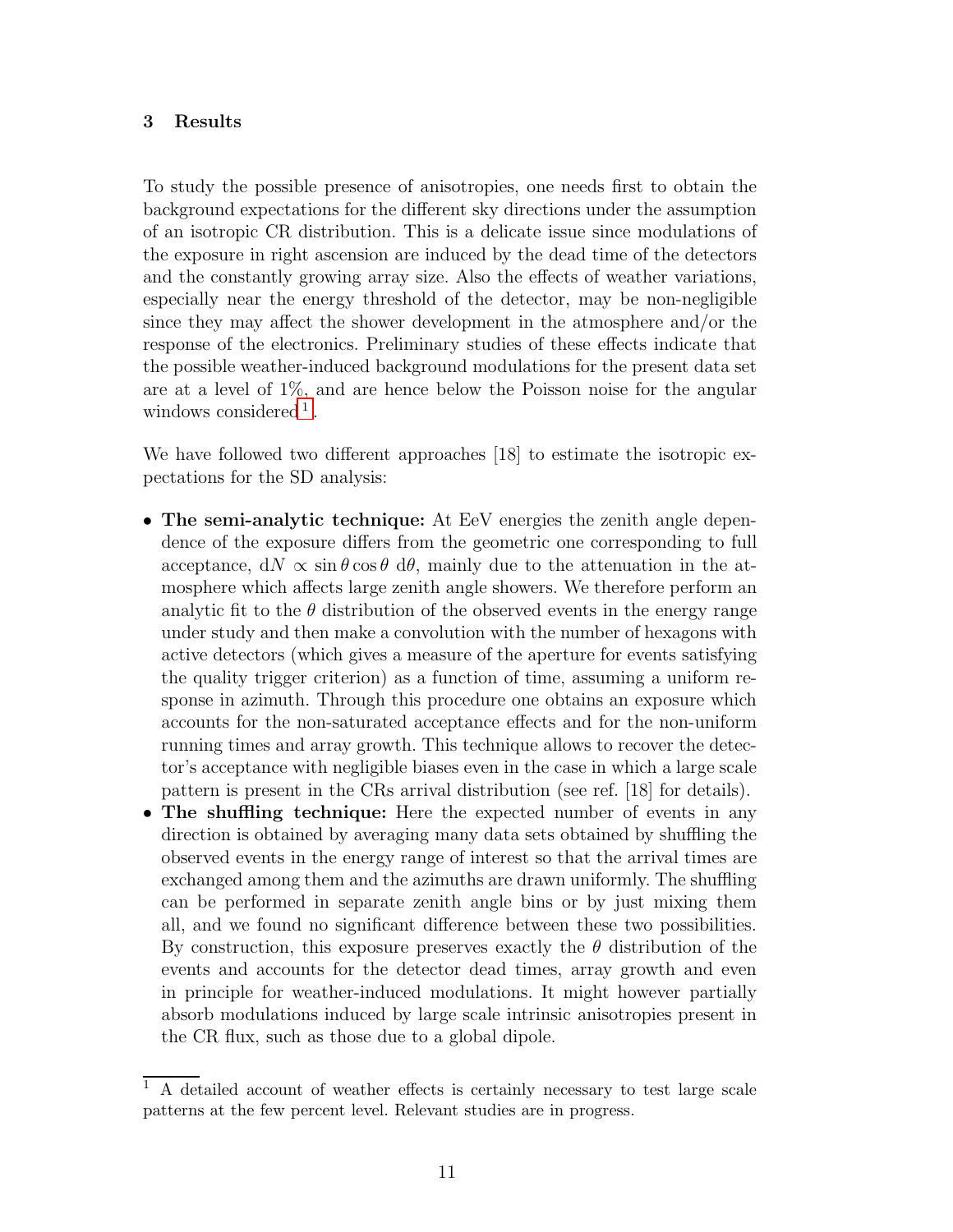As implemented in the current analysis, the two techniques differ essentially in the treatment of the time dependence of the detectors acceptance. With shuffling we follow the detected rates while with the semi-analytic technique we assume a dependence only proportional to the detector size, and these two quantities differ only slightly.

The background estimate obtained with the shuffling technique in the GC region turns out to be about 0.5% larger than the one obtained with the semi-analytic method. Since this difference is much smaller than the size of the excesses that we are testing and is also below the level of the Poisson fluctuations, we will hence mainly quote in the following the values obtained using the semi-analytic technique.

# 3.1 Testing the AGASA and SUGAR excesses

In Figure 1 we show a map of the GC region depicting the Li-Ma signifi-cances<sup>[2](#page-11-0)</sup> [19] of overdensities in circular windows of 5° degree radius, for SD data with energies in the range  $10^{17.9} - 10^{18.5}$  eV. This angular scale is convenient to visualize the distribution of overdensities in the windows explored by SUGAR and AGASA. The galactic plane is represented with a solid line and the location of the Galactic Centre is indicated with a cross. The region in which AGASA reported an excess (in a slightly narrower energy range) is the big circle in the neighborhood of the GC, with the dashed line indicating the lower boundary of the region observed by AGASA. The smaller circle indicates the region where an excess in the SUGAR data was reported.

The size of the overdensities present in this map is consistent with what would be expected as a result of statistical fluctuations of an isotropic sky. Indeed, Figure 2 depicts the distribution of these overdensities together with the expectations from an isotropic flux (average and  $2\sigma$  bounds obtained from Monte Carlo simulations), and no significant departure from isotropy is observed.

For the 20 $^{\circ}$  circle centred at the AGASA location and for 10<sup>18</sup> eV < E < 10<sup>18</sup>.<sup>4</sup> eV, 2116 events are observed while 2159.6 are expected using the semianalytic technique, while 2169.7 are expected using the shuffling technique. It is clear that no significant excess is observed. Note that the number of events is more than four times that collected by AGASA in this region, in part due to the fact that the GC lies well within the field of view of Auger, and in part due to the fact that the total exposure of Auger is already double that achieved by AGASA.

<span id="page-11-0"></span><sup>&</sup>lt;sup>2</sup> For the  $\alpha$  parameter in the expression of the Li-Ma significance we use  $\alpha =$  $n_{exp}/n_t$ , with  $n_t$  the total number of events in the energy range considered and  $n_{exp}$ the background expected in the angular region searched.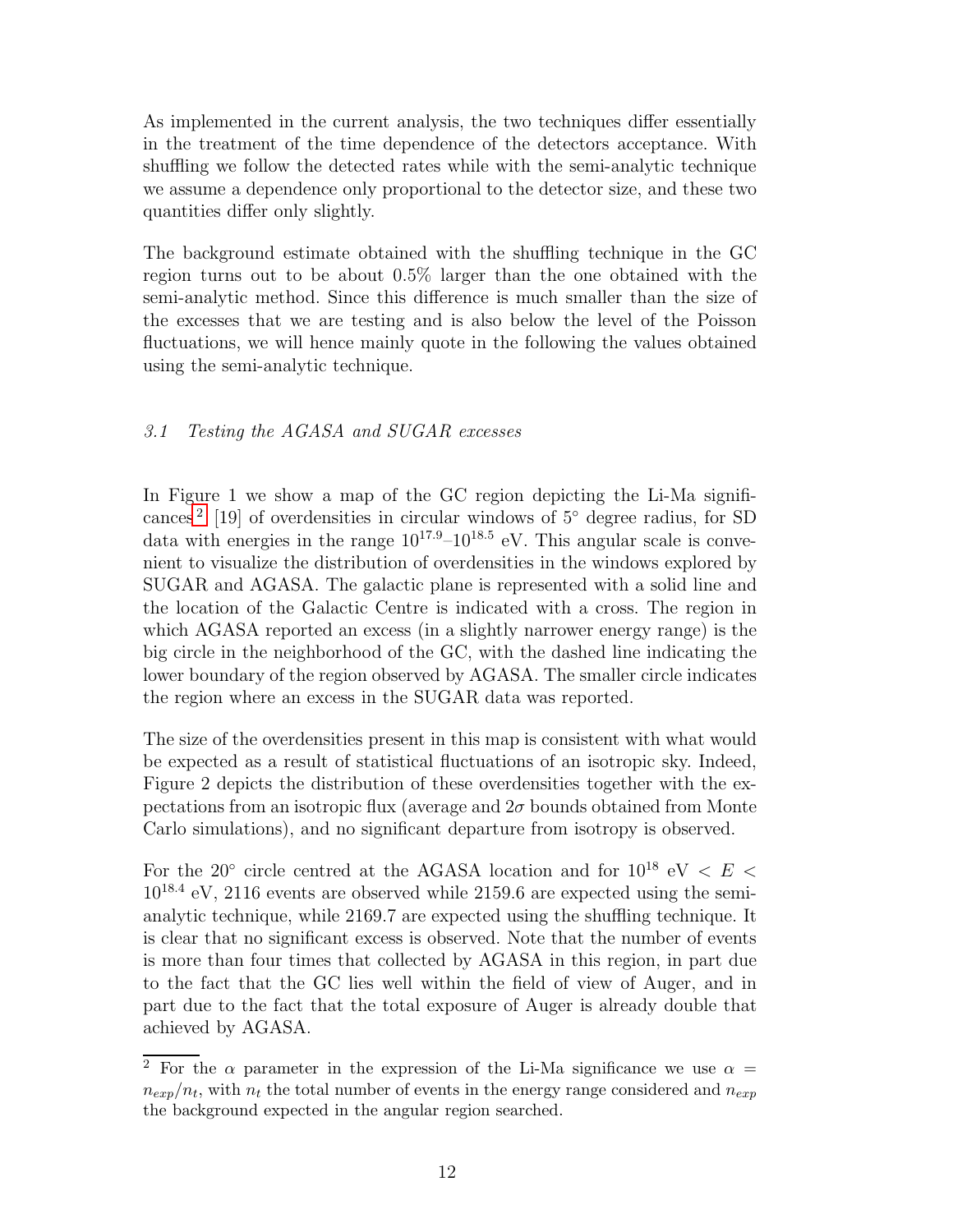

Fig. 1. Map of CR overdensity significances near the GC region on top-hat windows of  $5^{\circ}$  radius. The GC location is indicated with a cross, lying along the galactic plane (solid line). Also the regions where the AGASA experiment found their largest excess as well as the region of the SUGAR excess are indicated.



Fig. 2. Histogram of overdensities on  $5^\circ$  radius windows and for  $10^{17.9}$  eV  $\lt E \lt 10^{18.5}$  eV, together with isotropic expectations (average and  $2\sigma$  bounds). Overdensities are computed on a grid of  $3°$  spacing for the patch of the sky depicted in Fig. 1.

It must be borne in mind that there may be systematic differences in the energy calibration of the two experiments. To test whether these differences could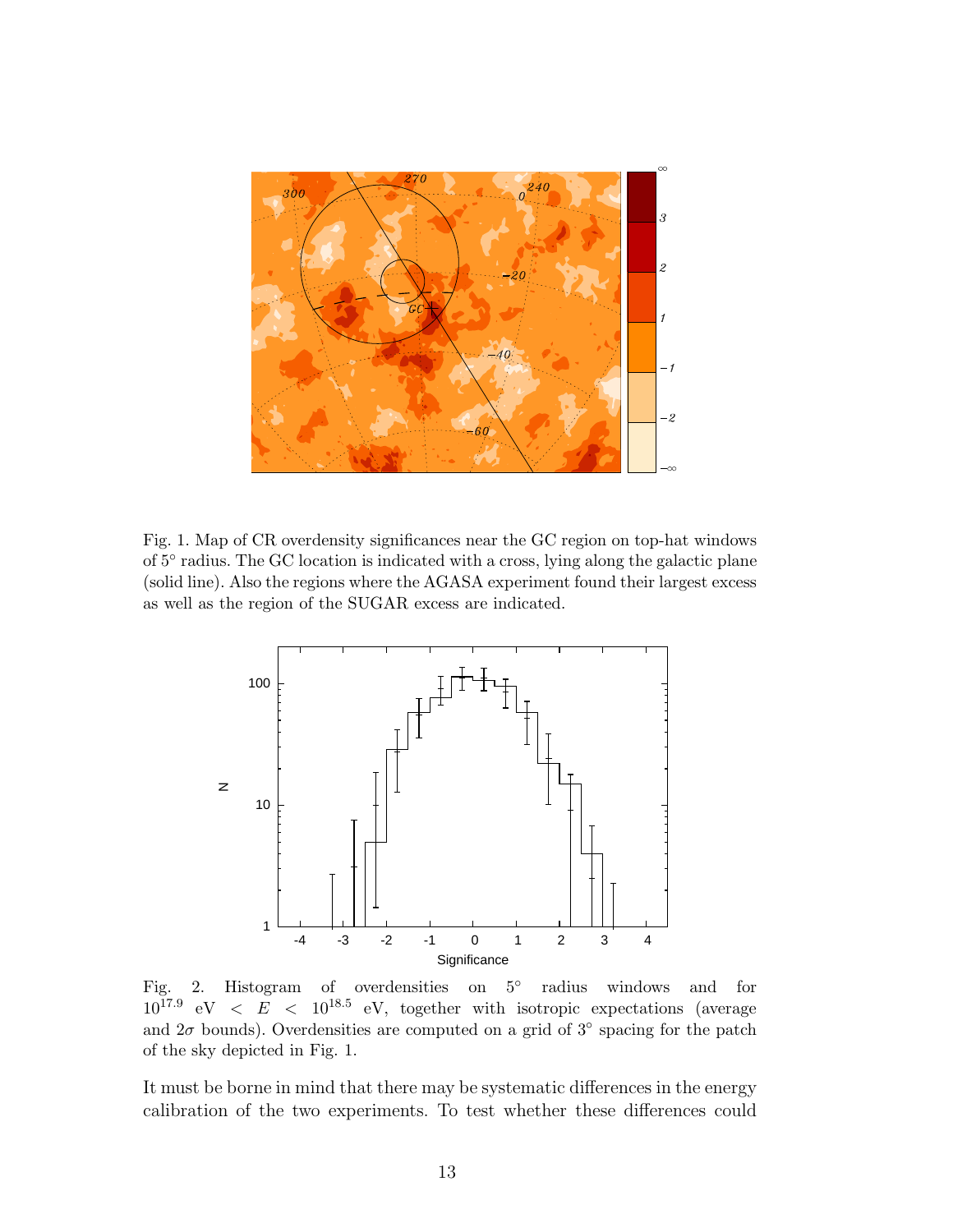have possibly masked the AGASA reported excess, we show in Table 1 the observed and expected rates for different energy ranges, offset by 0.1 decade in energy (i.e. by about 25%), keeping  $E_{max}/E_{min}$  fixed. We have added a systematic error of 1% to the expected rates to account for the effects of possible weather induced modulations. These results show that no significant excesses are seen in the AGASA region for any of these cases. In particular, at the  $2\sigma$  level the excess in this region is always less than 6%, well below the 22% excess reported by AGASA.

Since it is conceivable that particles leading to a localized excess are different from the bulk of the CRs (e.g. if they are nucleons and the bulk of the CRs in this energy range are heavier nuclei), one may also wonder if the Auger sensitivity to these particles could be reduced. In particular, since for Auger the acceptance in this energy range is not yet saturated, it will be larger for heavy nuclei than for protons because showers initiated by heavier primaries develop earlier and are hence more spread out at ground level. Using the estimates in [20] for the acceptance of p and Fe primaries, we find that the sensitivity to protons is about  $\sim 30\%$  smaller than to Fe in the energy range studied (assuming an  $E^{-3}$  spectrum). In the case in which the 22% excess reported by AGASA (which had full efficiency at EeV energies) was due to nucleons while the background was due to heavy nuclei, at least a 15% excess should have been expected in Auger data. This is much larger than the upper limit we are obtaining.

Regarding the localized excess observed in SUGAR data, we find in the same angular window and energy range that  $n_{obs}/n_{exp} = 286/289.7 = 0.98 \pm 0.06$ , and hence with more than an order of magnitude larger statistics no significant excess is seen in this window. Shifting the energy range to account for possible offsets also resulted in no significant excess.

| $E_{\min}$ [eV] | $E_{\text{max}}$ [eV] | $n_{obs}/n_{exp}$                                  |
|-----------------|-----------------------|----------------------------------------------------|
| $10^{17.9}$     | $10^{18.3}$           | $3179/3153.5 = 1.01 \pm 0.02(stat) \pm 0.01(syst)$ |
| $10^{18}$       | $10^{18.4}$           | $2116/2159.5 = 0.98 \pm 0.02(stat) \pm 0.01(syst)$ |
| $10^{18.1}$     | $10^{18.5}$           | $1375/1394.5 = 0.99 \pm 0.03(stat) \pm 0.01(syst)$ |

Table 1

Events in the AGASA region for different shifted energy intervals.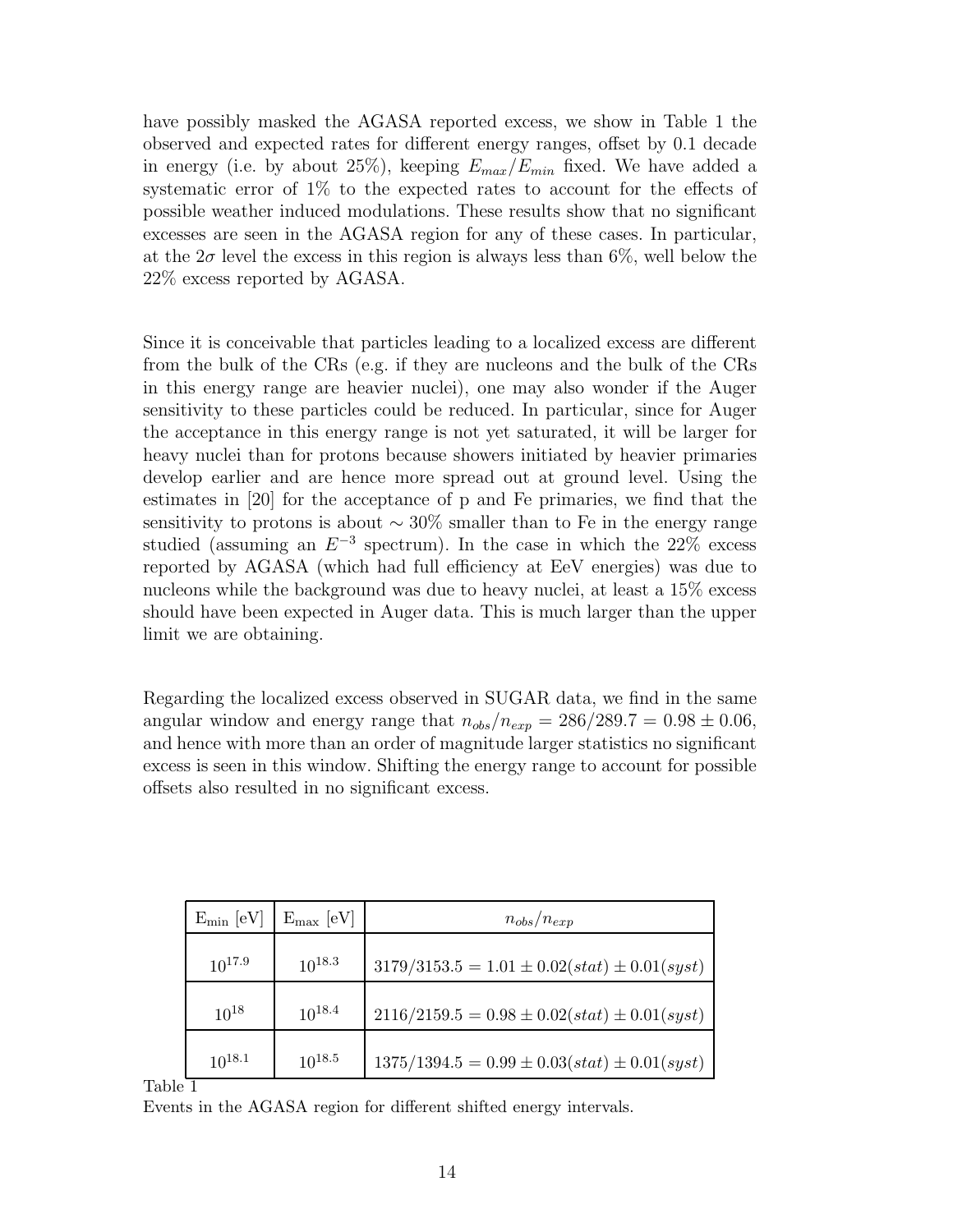#### 3.2 Bounds on a point-like neutron source at the GC

#### 3.2.1 The surface detector results

The optimal search for a point-like source is best done using a Gaussian filter matching the angular resolution of the experiment [21]. For this we can assume that the reconstructed directions are distributed with respect to the true direction (separated by an angle  $\beta$ ) according to  $\exp(-\beta^2/2\sigma^2)$  per unit solid angle, where  $\sigma \simeq 1.5^{\circ}$  at EeV energies, corresponding to a 68% quantile of 2.25◦ , where we have ignored a mild zenith angle dependence for simplicity.

We use for this search an energy range between  $E_{min} = 10^{17.9}$  eV and  $E_{max} =$  $10^{18.5}$  eV. Below  $E_{min}$  the Auger SD acceptance is very suppressed. Note also that most neutrons from a source at the GC would have decayed in flight before reaching the Earth for lower energies. On the other hand, energies above  $E_{max}$ may be hard to achieve for galactic sources.

For the Gaussian window centred in the Sagittarius A<sup>\*</sup> direction we get  $n_{obs}/n_{exp} =$ 53.8/45.8. This corresponds to a ratio of  $1.17 \pm 0.10$ , where the estimate of the uncertainty takes into account that the window is Gaussian. Applying the results of [21], we get a 95% CL upper bound on the number of events from the source of  $n_s^{95} = 18.5$ . To translate this into a bound on the source flux we make two assumptions:

- We assume that the spectrum of the source is similar to that of the CRs, which is approximately  $\propto E^{-3}$  in this energy range. If the source spectrum were actually harder, the bound we obtain would be a conservative one.
- We assume that the composition of the CRs in this energy range is similar to that of the source, i.e. proton-like. We will then discuss how the limit is modified if the CRs were heavier, in which case the detector acceptance would be different for the bulk of the CRs and for the neutron source.

Under these assumptions, the energy dependent acceptance of the detector has the same effect upon the source flux and the background flux, so that one can relate the ratio between the CR flux and the expected number of background events in this window, with the ratio between the source flux upper limit and the bound obtained for  $n_s^{95}$  $_s^{\rm 95}.$ 

We take for the differential CR spectrum flux the expression

$$
\Phi_{CR}(E) \simeq \kappa 50 \left(\frac{E}{\text{EeV}}\right)^{-3.3} \text{EeV}^{-1} \text{ km}^{-2} \text{ yr}^{-1} \text{ sr}^{-1},
$$
\n(1)

which has an  $E^{-3.3}$  dependence (consistent with the value found e.g. by HiRes [22] in the energy range  $10^{17.5}$  eV  $\langle E \times 10^{18.5}$  eV), and is a smooth ex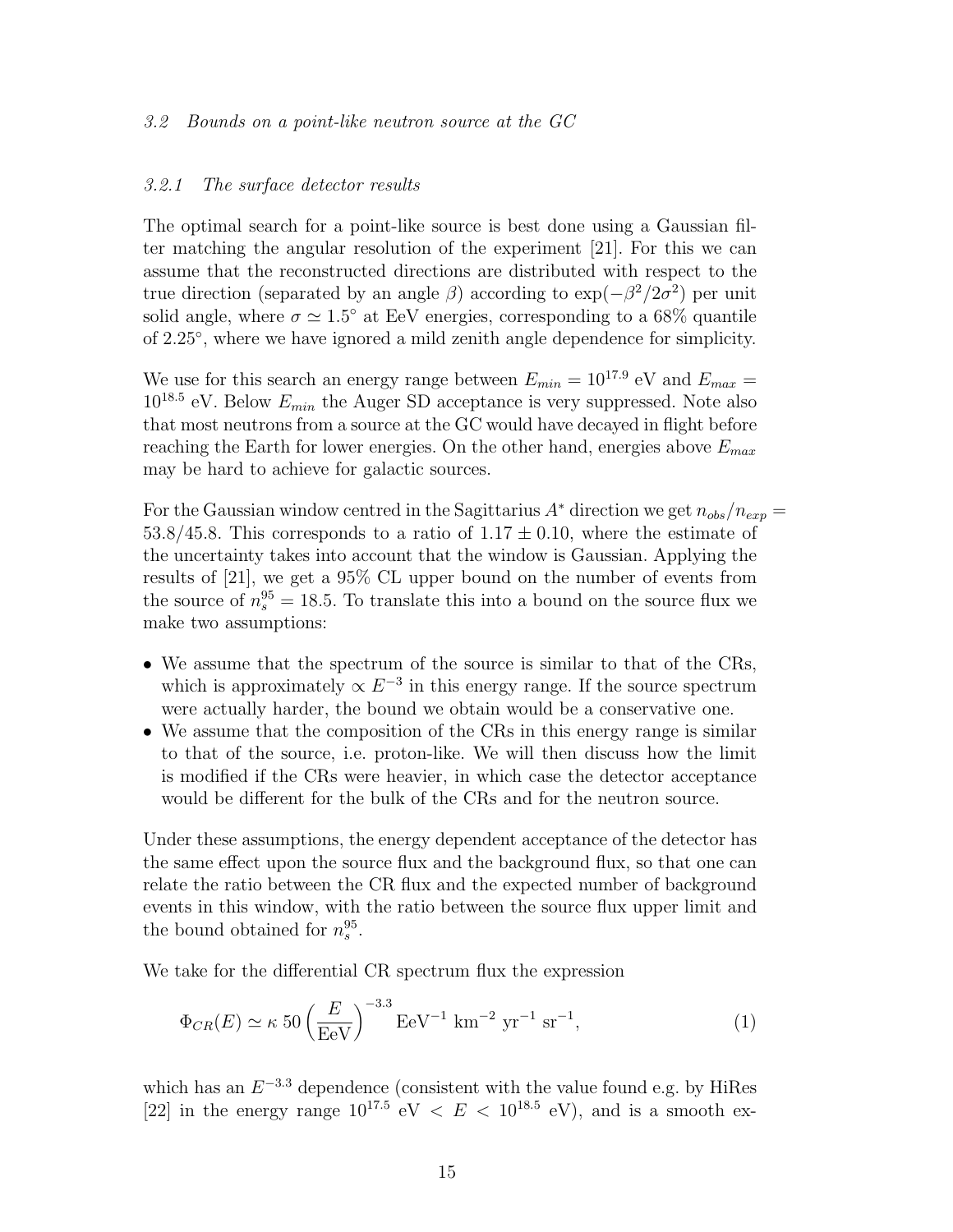trapolation of the spectrum measured at the Auger Observatory<sup>[3](#page-15-0)</sup> at  $E > 3$ EeV.

The factor  $\kappa$  is introduced to parametrise our limited knowledge of the true CR flux and it should be of order unity according to the existing measurements of the spectrum at EeV energies. Note that at  $\sim 3$  EeV the normalisation of the HiRes and AGASA spectra are above the one reported by Auger. In particular, the HiRes normalisation would correspond to adopting  $\kappa = 1.2$ while the AGASA normalisation would correspond to a value for  $\kappa$  of about two.

Consider a Gaussian filter matching the angular resolution characterized by  $\sigma$ 

$$
W(\beta) \equiv \exp\left(-\frac{\beta^2}{2\sigma^2}\right),\tag{2}
$$

where  $\beta$  is the angle from the direction of Sagittarius  $A^*$ . Then the expected number of events in the specified energy range is

$$
n_{exp} = 2\pi \int_{0}^{\pi} d\beta \sin \beta W(\beta) \int_{E_{min}}^{E_{max}} dE A(E) \Phi_{CR}(E),
$$
\n(3)

where  $A(E)$  is the energy dependent exposure of the experiment. Similarly, the number of events expected to be observed from the point-like source will be

$$
n_s = \int_0^{\pi} \frac{\mathrm{d}\beta \, \sin \beta}{\sigma^2} W(\beta)^2 \int_{E_{min}}^{E_{max}} \mathrm{d}E \, A(E) \Phi_s(E), \tag{4}
$$

where we take into account that, due to the finite angular resolution of the experiment, the arrival directions of the observed source events are expected to be distributed according to

$$
\frac{\mathrm{d}\Phi_s}{\mathrm{d}\Omega}(\beta, E) = \frac{\exp\left(-\beta^2/2\sigma^2\right)}{2\pi\sigma^2} \Phi_s(E). \tag{5}
$$

Using the assumptions noted above, we then get an expression for the source

<span id="page-15-0"></span><sup>&</sup>lt;sup>3</sup> A power law fit to the Auger Observatory measurements [14] leads to  $\Phi_{CR}(E)$  =  $(30.9 \pm 1.7) \times (E/\text{EeV})^{-2.84 \pm 0.03} \text{EeV}^{-1} \text{ km}^{-2} \text{ yr}^{-1} \text{ sr}^{-1}$  (statistical error only).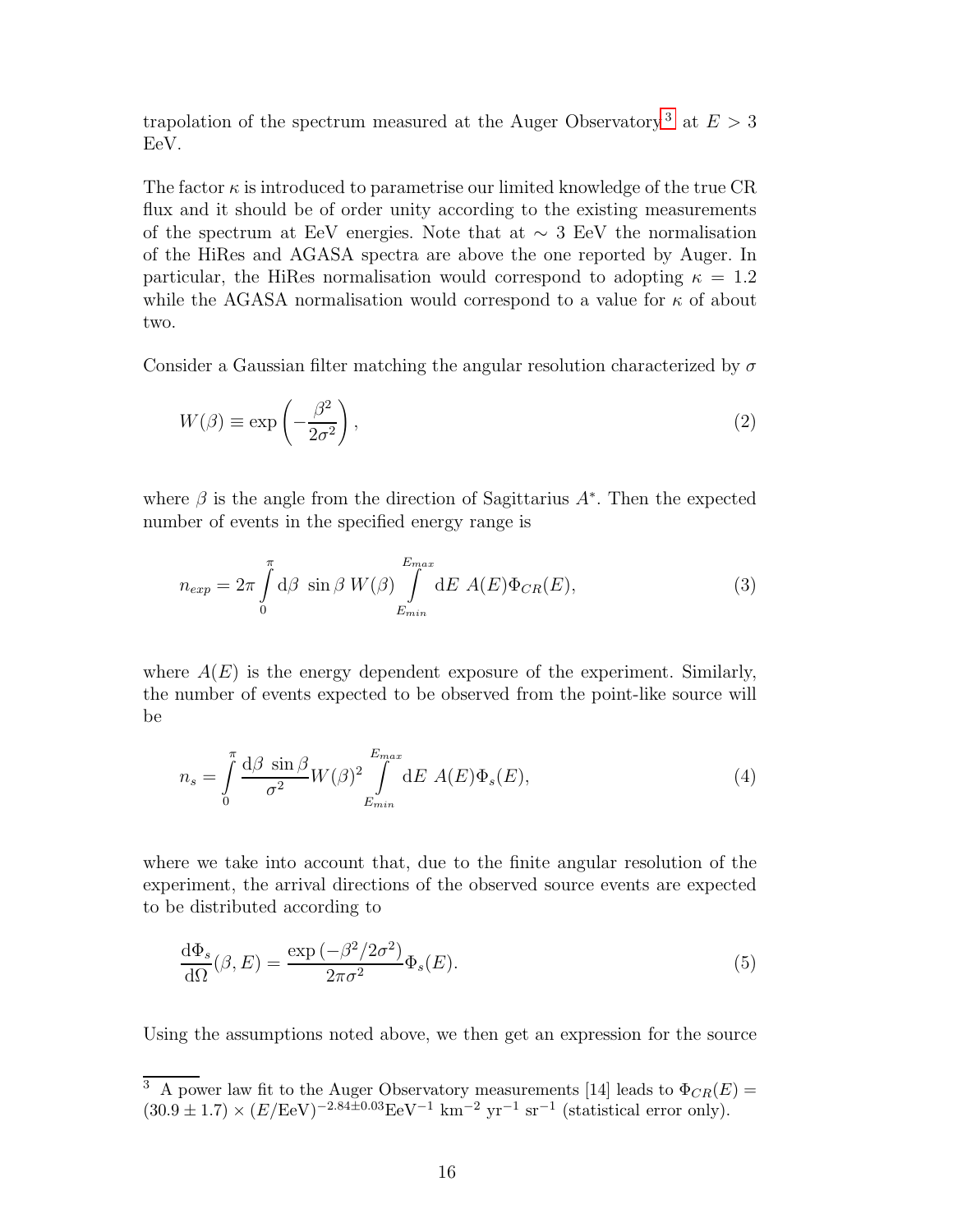flux integrated over the energy range considered,

$$
\Phi_s \equiv \int_{E_{min}}^{E_{max}} dE \, \Phi_s(E) \tag{6}
$$

with a 95% CL upper bound of

$$
\Phi_s^{95} = \frac{n_s^{95}}{n_{exp}} 4\pi \sigma^2 \int_{E_{min}}^{E_{max}} dE \ \Phi_{CR}(E) = \kappa \ 0.13 \ \text{km}^{-2} \ \text{yr}^{-1}.
$$
 (7)

Note that the bound on the source flux just scales with the parameter  $\kappa$ , because what is constrained is the ratio between the source and background fluxes.

Let us now discuss how the bound would change if the bulk of the CRs were heavy nuclei in this energy range. Following the discussion in the previous Section, we conclude that the upper limit to the flux from the putative source will have to be scaled by a factor  $\sim$  1.3 under the assumption that the CRs are iron nuclei and that the source is a source of neutrons. We thus see that the bound on the neutron flux could be up to  $\sim 30\%$  higher if the CR composition at EeV energies were heavy.

Due to the steeply falling CR spectrum, the bound in eq. (7) also holds for  $E_{max} \rightarrow \infty$ , i.e. in the inclusive range  $E > 10^{17.9}$  eV. Setting instead  $E_{min} =$ 1 EeV, the corresponding bound is  $\Phi_s^{95} = \kappa \ 0.06 \ \text{km}^{-2} \ \text{yr}^{-1}$ .

We point out that some of the theoretical predictions for neutron fluxes (those associated with the AGASA claim, but not those associated with the TeV results) are based on the AGASA normalization for the CR flux, which is about a factor of 3 larger than the Auger flux normalization. The earlier predictions must thus be reduced by this factor to be compared with the flux bounds obtained here. The predictions of refs. [7], [8] and [9], which exceed the upper-bound obtained by more than one order of magnitude, are already excluded, and that of [10] is at the level of the present Auger sensitivity.

## 3.2.2 The hybrid results

We have also studied the GC region as observed with hybrid events, detected by both the FD and SD. These events have a better angular resolution [16] (0.7 ◦ at 68% C.L. in the energy range studied).

Considering the events with  $10^{17.9}$  eV  $\lt E \lt 10^{18.5}$  eV, no significant excess is seen in the GC direction. For instance, in an optimal top-hat window of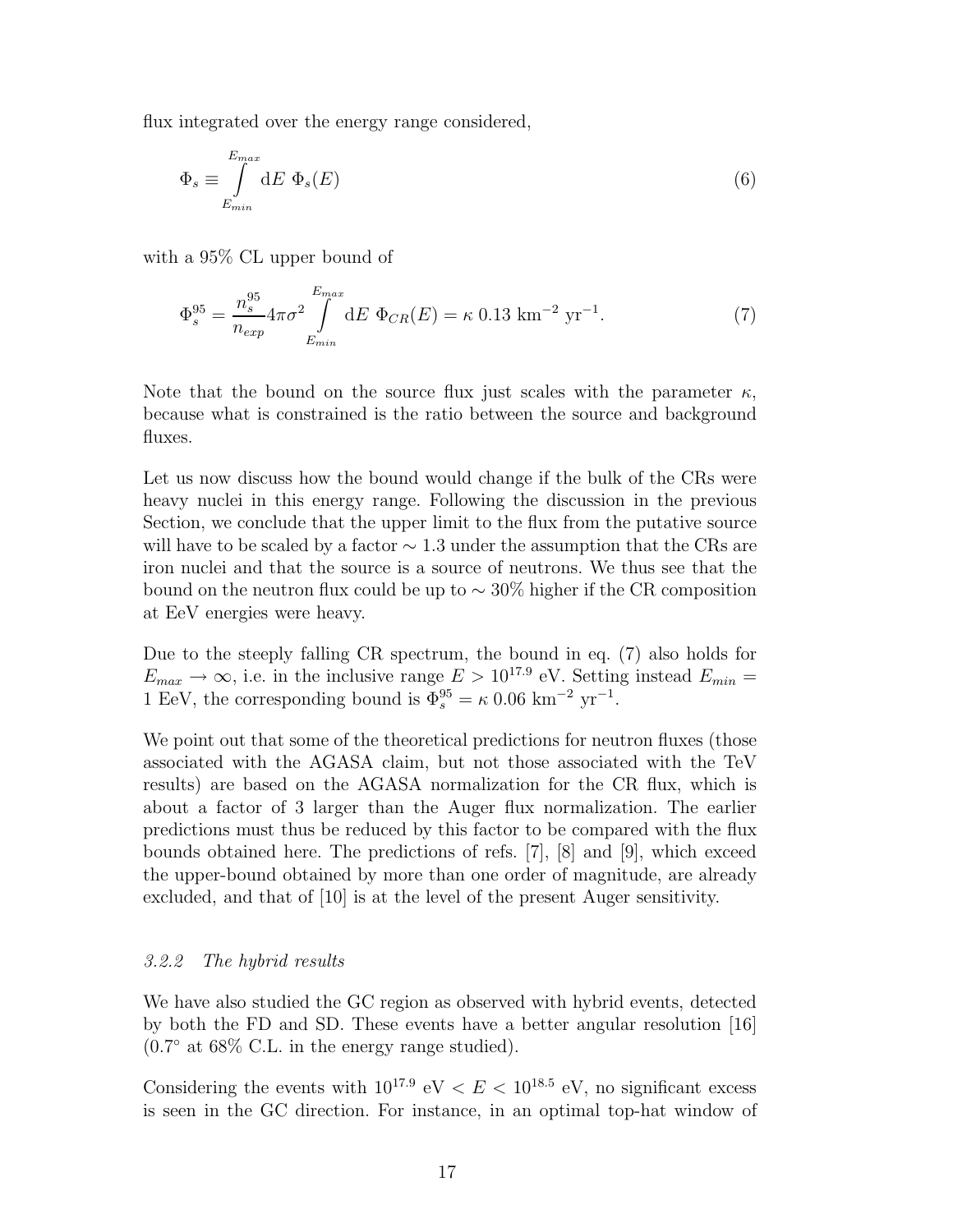$1.59\sigma \simeq 0.75^{\circ}$  radius, 0.3 events are expected (as estimated using a shuffling method) while no single event direction falls within that circle. This leads to a source flux upper-bound at 95% CL of

$$
\Phi_s^{95} = \kappa \, 0.24 \, \text{km}^{-2} \, \text{yr}^{-1},\tag{8}
$$

which is about a factor of two weaker than the SD flux bound. Note that the energy assignments of the FD apply regardless of the assumed CR composition (except for a small correction to account for the missing energy), be they protons or heavy nuclei. However, the acceptance has a dependence on composition because different primaries develop at different depths in the atmosphere. Since a quality requirement for hybrid events is to have the maximum of the shower development inside the field of view of the telescopes, this affects the sensitivity to different primaries. The bound obtained is indeed a conservative one if the bulk of the CRs are heavy nuclei.

# 3.2.3 Relation to a point-like photon source

In [1] the H.E.S.S. collaboration has reported a remarkably flat spectrum of gamma rays above 165 GeV (and up to 10 TeV) from the direction of Sagittarius A<sup>∗</sup> . A naive extrapolation of this spectrum would lead to a flux of gamma rays above 1 EeV of  $0.04 \text{ km}^{-2} \text{ yr}^{-1}$ . Note however that the bound obtained by us for a neutron source (which is comparable to this extrapolation) does not apply straightforwardly for photon primaries, since the acceptance (and energy assignments) are modified.

The spectrum of photons reported from the GC ridge [2] is also remarkably flat so that this region too merits future study. The Galactic Centre may house sources of very high-energy cosmic rays detectable through gamma radiation. It is clear then that further exposure with the Auger Observatory of this region and a dedicated analysis will be of interest. Also an exploration down to the FD threshold will be important for the search of photon sources.

# 4 Conclusions

Using the first 2.3 years of Auger data we have searched for localized anisotropies near the direction of the Galactic Centre, which is well within the field of view of the Observatory. With statistics much greater than those of previous experiments, we have looked for a point-like source in the direction of Sagittarius  $A$ , without finding a significant excess. This excludes several scenarios of neutron sources in the GC suggested recently. Our searches on larger angular windows in the neighborhood of the GC do not show abnormally over-dense regions. In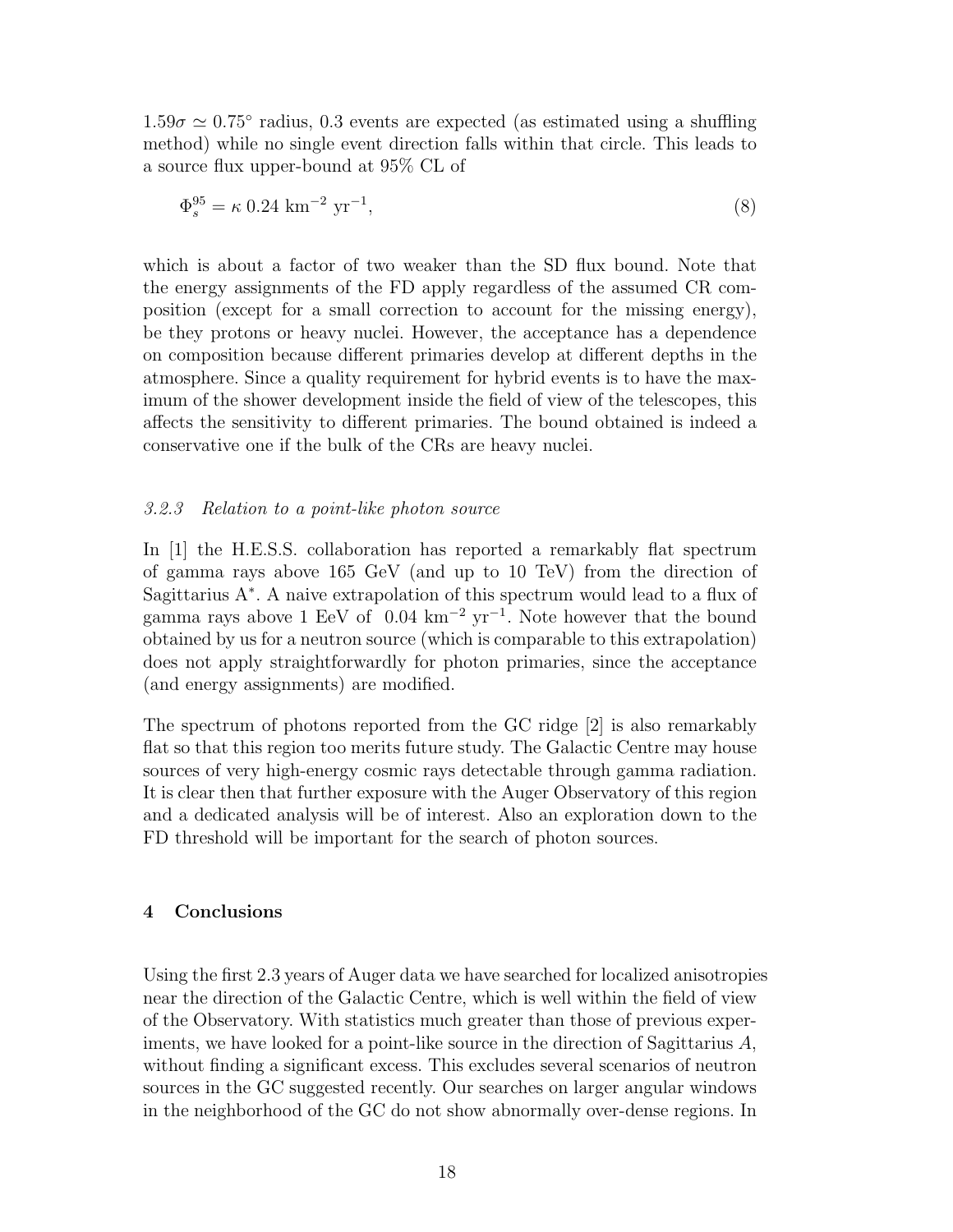particular, they do not support the large excesses reported in AGASA data (of 22% on 20 $\degree$  scales) and SUGAR data (of 85% on 5.5 $\degree$  scales).

### Acknowledgments

We are very grateful to the following agencies and organizations for financial support: Gobierno de Mendoza, Comisión Nacional de Energía Atómica y Municipalidad de Malargüe, Argentina; the Australian Research Council; Fundacao de Amparo a Pesquisa do Estado de Sao Paulo, Conselho Nacional de Desenvolvimento Cientifico e Tecnologico and Fundacao de Amparo a Pesquisa do Estado de Rio de Janeiro, Brasil; National Science Foundation of China; Ministry of Education of the Czech Republic (projects LA134 and LN00A006); Centre National de la Recherche Scientifique, Institut National de Physique Nucléaire et Physique des Particules (IN2P3/CNRS), Institut National des Sciences de l'Univers (INSU/CNRS) et Conseil R´egional Ile de France, France; German Ministry for Education and Research and Forschungszentrum Karlsruhe, Germany; Istituto Nazionale di Fisica Nucleare, Italy; Consejo Nacional de Ciencia y Tecnologia, Mexico; the Polish State Committee for Scientific Research (grant numbers 1P03D 01430, 2P03B 11024 and 2PO3D 01124), Poland; Slovenian Research Agency; Ministerio de Educación y Ciencia (FPA2003-08733-C02, 2004-01198), Xunta de Galicia (2003 PXIC20612PN, 2005 PXIC20604PN) and Feder Funds, Spain; Particle Physics and Astronomy Research Council, UK; the US Department of Energy, the US National Science Foundation, USA, and UNESCO.

## References

- [1] F. Aharonian et al. (H.E.S.S. Collaboration), Astron. Astrophys. 425 (2004) L13 [\[arXiv:astro-ph/0408145\]](http://arXiv.org/abs/astro-ph/0408145).
- [2] F. Aharonian et al. (H.E.S.S. Collaboration), Nature 439 (2006) 695 [\[arXiv:astro-ph/0603021\]](http://arXiv.org/abs/astro-ph/0603021).
- [3] N. Hayashida et al. (AGASA Collaboration), Astropart. Phys. 10 (1999) 303 [\[arXiv:astro-ph/9807045\]](http://arXiv.org/abs/astro-ph/9807045).
- [4] N. Hayashida et al. (AGASA Collaboration), in Proceedings of the  $26^{th}$  ICRC, Salt Lake City, 3 (1999) 256 [\[arXiv:astro-ph/9906056\]](http://arXiv.org/abs/astro-ph/9906056); M. Teshima et al. (AGASA Collaboration) in Proceedings of the  $27<sup>th</sup>$  ICRC, Hamburg, 1 (2001) 337.
- [5] J. A. Bellido, R. W. Clay, B. R. Dawson and M. Johnston-Hollitt, Astropart. Phys. 15 (2001) 167 [\[arXiv:astro-ph/0009039\]](http://arXiv.org/abs/astro-ph/0009039).